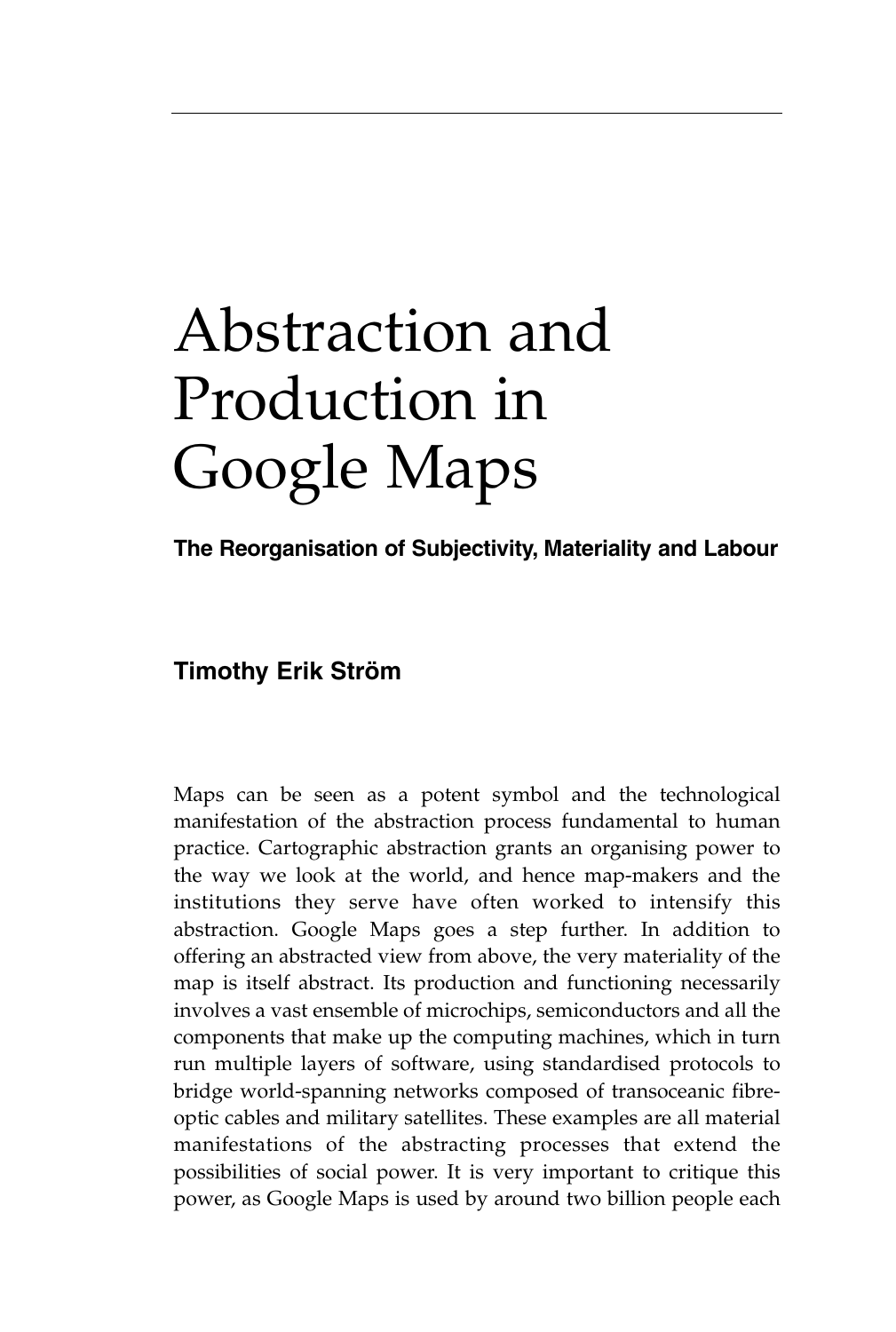month, hence the apparatus affects the social practice of a vast number of people unevenly spread around the world.<sup>1</sup>

In this article, I combine two critical approaches: the political economy of communication and the 'levels of abstraction' approach as formulated in and around the pages of Arena's publications.2 This article begins with a description of what I mean by 'abstraction' and how this relates to cybernetic capitalism. From this comes a discussion of Google Maps's abstracted materiality, which looks at the codes that lie behind the apparatus's interface. Then I look at the concept of 'abstraction' as it is used in computer science and connect this understanding to the previously developed concept of ideology. Thereafter, I look at how Google Maps can be considered an abstraction in three primary and intermeshed senses: as a commodity form, as software and as a complex machine.

#### **Processes of Abstraction**

The word 'production' is derived from the Latin meaning 'to bring forth', and 'abstraction' from 'to draw away'. Etymologically speak ing, these concepts seem to contradict one another; and yet in history's unfolding they seem to be intimately connected. Karl Marx was a pre-eminent theorist of production, and yet he saw the process of increasing abstraction as a major tendency of capitalism: an all-encompassing trend of this mode of practice and its impact on human activity. Across his writings, he was critical of the abstraction of value from usefulness, the abstraction of work from human activity, the abstraction of people from their species-essence, as a consequence of living within class society. He wrote about how capitalism had been abstracted from living labour, becoming something of an undead machine draining away the vital forces of both workers and the soil.<sup>3</sup> Indeed, the concept of abstraction is intimately bound up with the important Marxist concepts of both

<sup>1</sup> Google Maps announced that it had more than one billion people using its map in 2012 and has released no official figures since. Over the past five years, the number of people using the internet has more than doubled, hence coming to the vague estimate of 'around two billion'.

<sup>2</sup> The form of political economy of communication I draw on is heavily influenced by Armand Mattelart and Raymond Williams. Significantly, my use of the concept 'apparatus' is drawn from this legacy, and not the more well-known version from Louis Althusser. See A. Mattelart, *The Invention of Communication*, trans. S. Emanuel, Minneapolis, University of Minnesota Press, 1996; and R. Williams, *Culture and Materialism*, London, Verso, 2005.

<sup>3</sup> K. Marx, *Capital: A Critique of Political Economy*, vol. 1, Harmondsworth, Penguin, 1976; *Economic and Philosophic Manuscripts of 1844*, Mineola, Dover, 2007.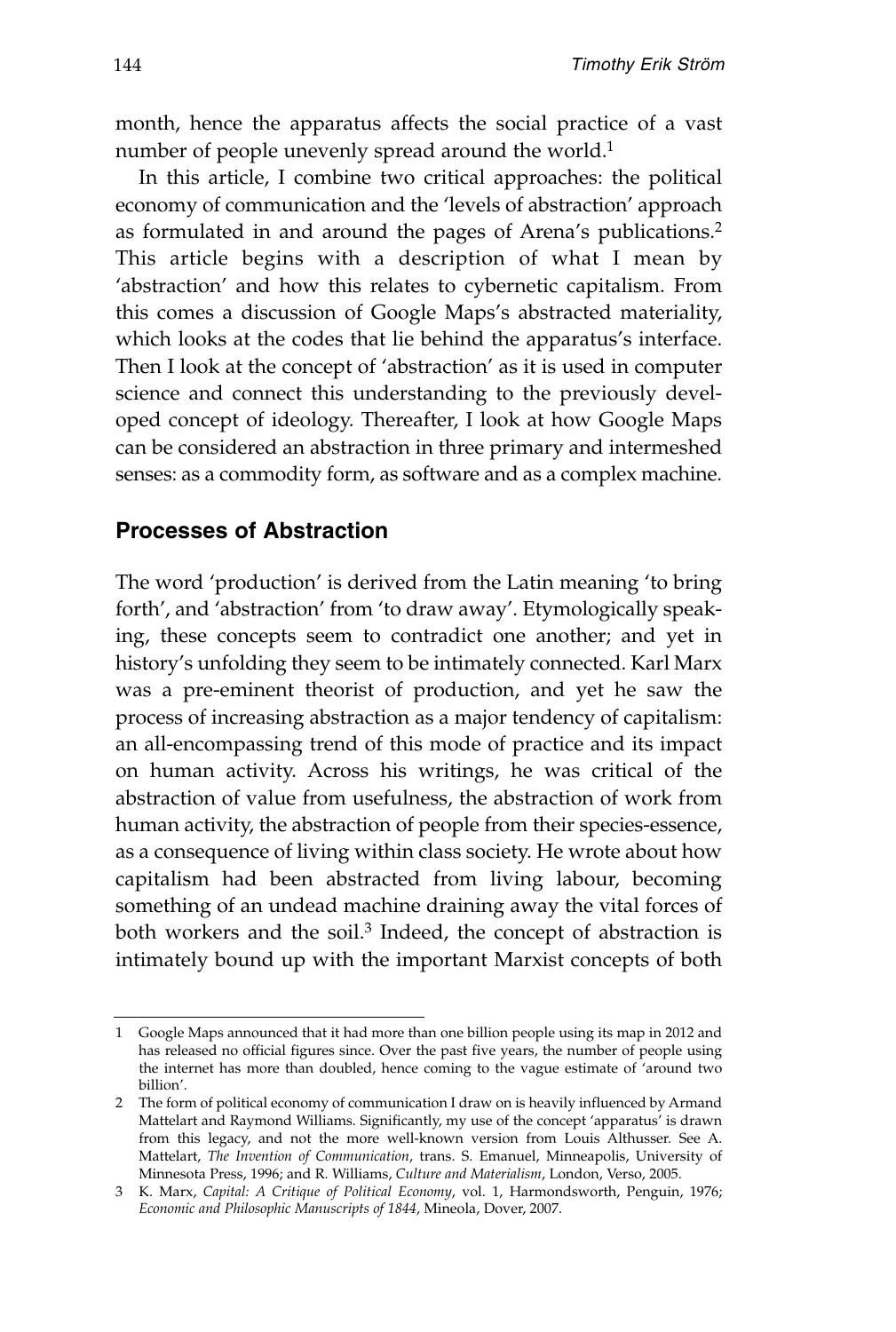alienation and reification, both of which have featured prominently in the legacy of critical theory.

Processes of abstraction have long historical roots, going back well before the emergence of the written record — for writing itself is an abstraction of speech, translating speech into symbols that can be embedded in an external technology, such as a clay tablet or a journal article. This fact illustrates how abstraction is a vast and multifaceted phenomenon. Indeed, as Iain McGilchrist argues:

The defining features of the human condition can all be traced to our ability to stand back from the world, from ourselves and from the immediacy of experience. This enables us to plan, to think flexibly and inventively, and, in brief, to take control of the world around us rather than simply respond to it passively.4

Abstraction is thus a constitutive feature of the human experience. Given the complexity of these phenomena, I have no interest in simply saying that the abstract is good or bad — although important politico-ethical questions are ever present. The point of this critique is to examine the ways in which processes of abstraction are put to the service of particular ends, and how such processes reconstitute social being. While the abstraction of enquiry can lead to genuine understanding, it can also become problematic, particularly when it is integrated into a capitalist project of rational mastery and proceeds to facilitate the domination of nature and other people. It becomes problematic when it is used to dominate other aspects of the human condition, such as the intimate and intuitive, the embodied and empathetic, the sensible and sensitive.<sup>5</sup> Indeed, these kinds of abstractions are bound up with capitalism's 'quest of power by means of abstraction', to use Lewis Mumford's words.<sup>6</sup>

This is significant, for across human history there appears to have been an uneven increase in the forces of abstraction. The emergence of capitalism in the long sixteenth century represented an intensification of the connection between productive technique and abstraction. Different processes of abstraction advanced in a

<sup>4</sup> I. McGilchrist, *The Master and His Emissary: The Divided Brain and the Making of the Western World*, New Haven, Yale University Press, 2012, p. 21.

<sup>5</sup> F. Berardi, *And: Phenomenology of the End: Sensibility and Connective Mutation*, South Pasadena, Semiotext(e), 2015; H. Marcuse, *One-Dimensional Man*, London, Routledge, 2002.

<sup>6</sup> L. Mumford, *Technics and Civilization*, New York, Harbinger Books, 1963, p. 24.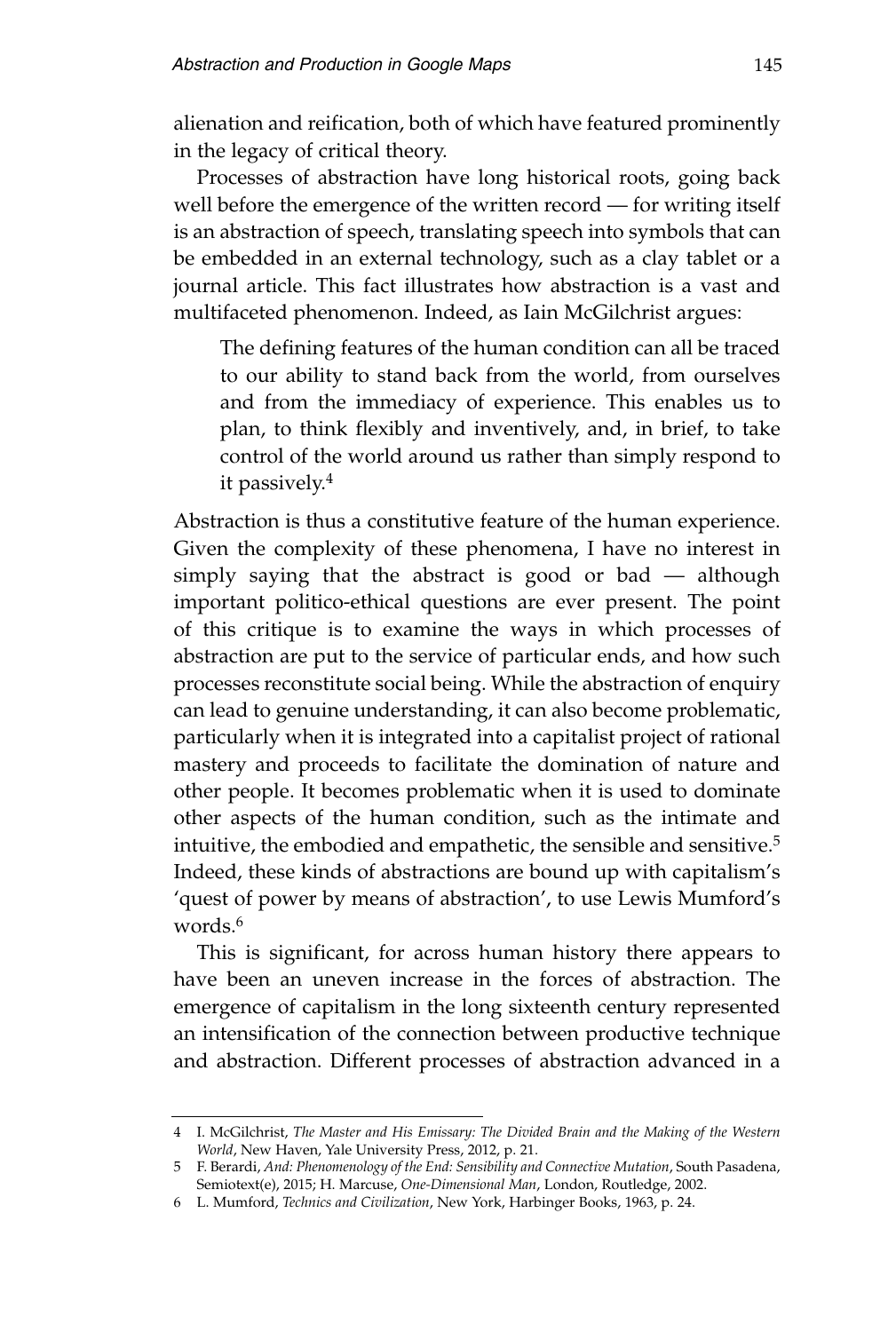multifaceted manner, manifesting in the rise of perspective in painting, double-entry bookkeeping in accountancy, print technologies in communication, and rationalised cartographic representation in understanding landscape, to name but a few. Since the Second World War and the coming of cybernetic capitalism, the combining of processes of capitalist production and social abstraction have increased dramatically, both intensively and extensively, to the point that the quantitative intensification crosses over into qualitative change.

This long-term intensification has been analysed by McGilchrist, who sees its growing strength as being associated with the development of modernity. His study charts how the abstractions unleashed by modernity have been bringing about a world of increasing division and bureaucratisation, specialisation and *technicalisation*. This is a world conceived of as mechanistic and measurable, compartmentalised and fragmented. It is a schizoid world where humans imagine themselves as utility maximisers and where nature becomes a resource.<sup>7</sup> In short, it is a world where reification reigns.

Part of this increasing abstraction can be seen in the history of cartography. The Hereford Mappa Mundi, a map from the thirteenth century, was drawn on a flayed animal's skin, and attempted to synthesise the entire Christian world view, complete with an eschatological trajectory towards the Final Judgement. This was radically different from Renaissance maps, such as Mercator's famous 1569 world map, which put abstractions into the service of a transcendental harmony connected to a cosmological order.<sup>8</sup> After Mercator, Renaissance cosmographical traditions began to decline as, in the words of David Harvey, geography 'was forced to buckle down, administer empire, map and plan land use and territorial rights, and gather and analyse useful data for purposes of business and state administration'.<sup>9</sup> The *instrumentalisation* and rationalisation of geography and cartography was increasing as the processes of capitalist modernity intensified.10

With that in mind, I do not problematise Google Maps because of its abstractions per se, but rather because it is a prime example

<sup>7</sup> McGilchrist, *The Master*, pp. 428–34.

<sup>8</sup> J. Brotton, *A History of the World in Twelve Maps*, London, Penguin, 2012.

<sup>9</sup> D. Harvey, 'Cosmopolitanism and the Banality of Geographical Evils', *Public Culture*, vol. 12, no. 2, 2000, p. 549.

<sup>10</sup> D. Livingstone, *The Geographical Tradition: Episodes in the History of a Contested Enterprise*, Oxford, Blackwell, 1992, pp. 216–59.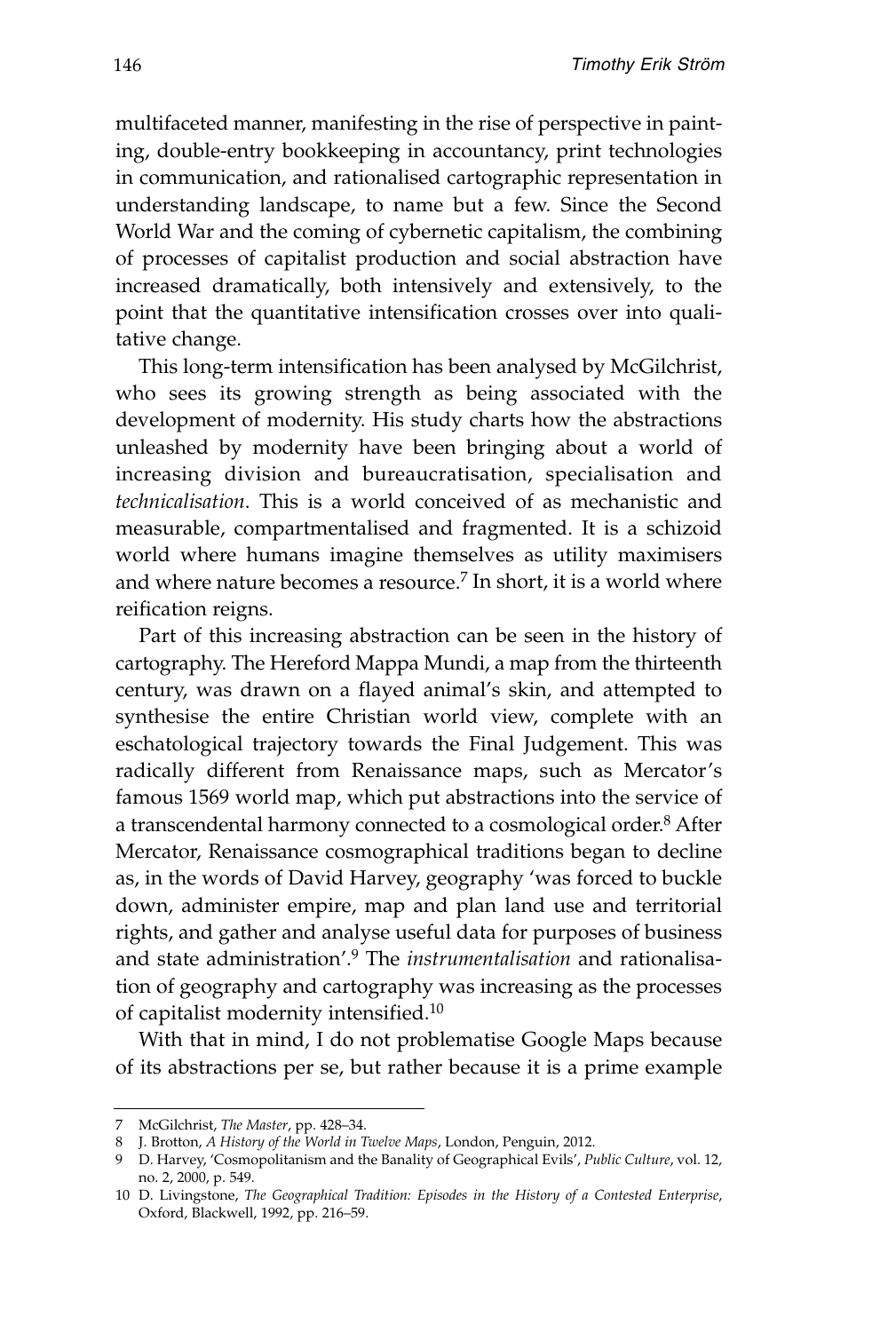of abstraction in the service of cybernetic capitalism. This process works to further the processes of capital accumulation and control, and to extend these forces further into the lifeworlds of billions of people around the planet. In this way, Google and its maps are implicated in the appropriation, domination and exploitation of nature, people and aspects of the human condition. The abstraction inherent in mapping can enrich our understanding of space, spatial relations, practices and phenomena. This is part of the power and appeal of maps, and one of the reasons that many people are passionate about them. However, like many things in our complex universe, particularly things technological, there is a deep ambivalence here. The optimist/pessimist dichotomy — often cloaked in techno-determinism — effectively obscures the contradictions that result from technology reconstituting our mode of being in the world and reconstructing social meaning.<sup>11</sup>

Norbert Wiener is an illustrative figure in this respect. The coiner of the term 'cybernetics' spent the Second World War working in the military–industrial complex designing weapons and imagining the soldiers and guns as part of the same system. After many years working in this field, Wiener went on to urge his fellow scientists to consider the ethical implications of their work and to question the motivations of 'irresponsible militarists' issuing orders.12 Wiener was well aware of the ambiguous social potential of techno-sciences, noting in *Cybernetics* that computing machines could escape human control and impose malevolent automated processes on society.13 He was also aware that computing machines could be used by the state or capitalists to augment their ability to dominate. Wiener was particularly concerned by the implications of industrial automation and even spoke with union leaders to suggest how workers might combat these threats.<sup>14</sup> Yet through it all he believed that information systems could be a source of moral good, and that their extension could help to enable a more egalitarian, democratic social order. Through advocating and fearing machines, through working for and against war, Wiener thereby embodied some of the contradictions and ambivalences that surround computing machines.

<sup>11</sup> S. Cooper, *Technoculture and Critical Theory: In the Service of the Machine?,* London, Routledge, 2002, pp. 1–17.

<sup>12</sup> N. Wiener, 'A Scientist Rebels', *The Atlantic Monthly*, 1947, p. 46.

<sup>13</sup> N. Wiener, *Cybernetics: Or Control and Communication in the Animal and the Machine*, Cambridge, MIT Press, 1948.

<sup>14</sup> F. Turner, *From Counterculture to Cyberculture: Stewart Brand, The Whole Earth Network, and the Rise of Digital Utopianism*, Chicago, University of Chicago Press, 2006, p. 23.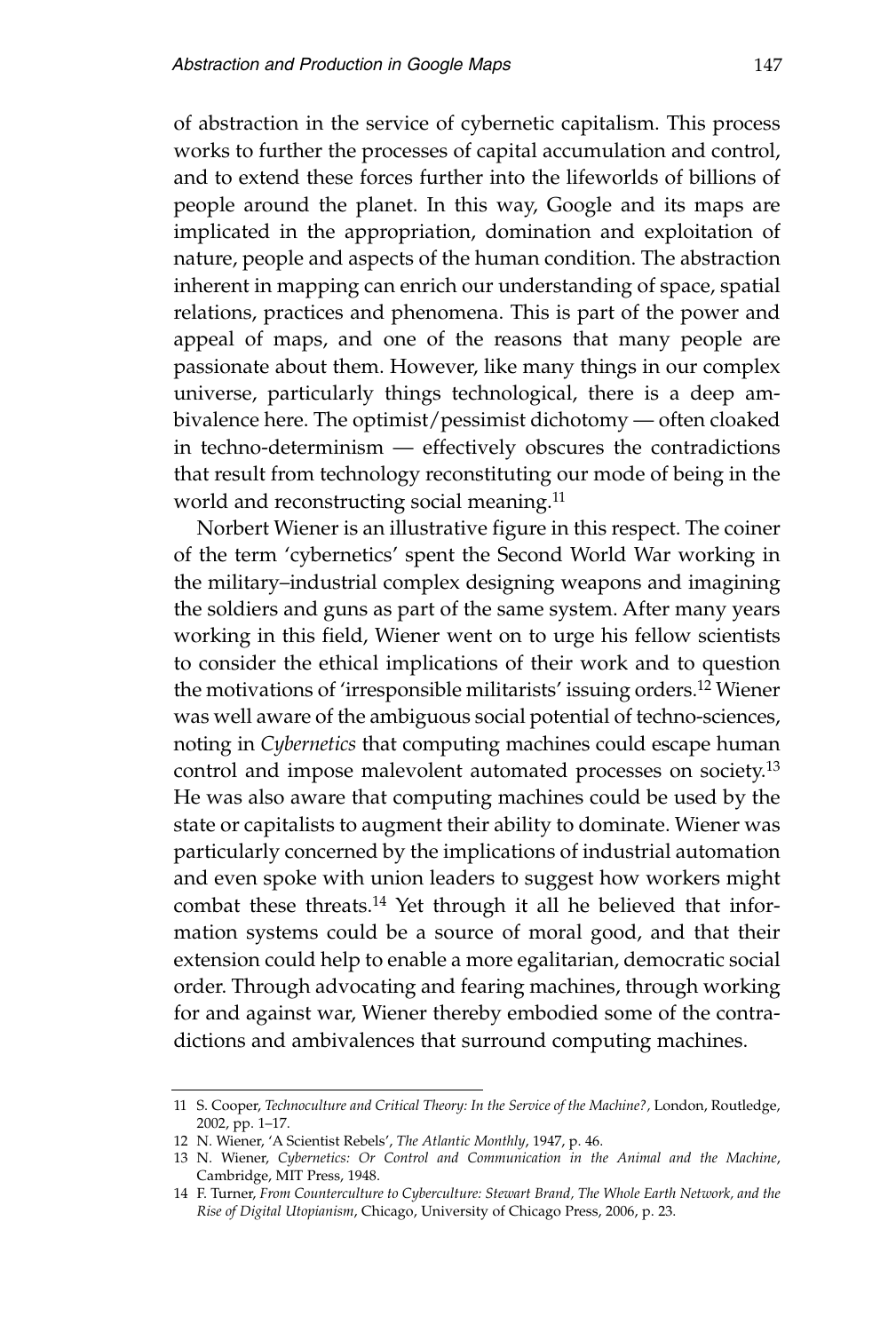In the above paragraphs, 'abstraction' is used in different but related ways. Indeed, it is a complex term with a diverse number of meanings, yet the image of 'drawing away' is common to them all. Abstraction in its full *social* sense involves drawing back from others, things and meanings, thus relating to others and understanding the world through processes of mediation and extension, as has long been critically analysed by the Arena editorial group. Avoiding a concrete/abstract dichotomy, abstraction is a subjective material process, a lived relation with the world that is shaped by patterns of social practice.15 It exhibits processes of drawing away through increases in rationalisation, commodification, codification, objectification, mediation and extension — six concepts that are bound together in an interconnected matrix of social abstraction.16 In this article, I am interested in three overlapping clusters of abstraction:

- 1. Abstraction in its *codifying* sense: isolating characteristics from their context, separating, classifying, generalising and so on. Cartography is a practical exemplar of this sense of abstraction, but it is decidedly not limited to it.
- 2. Abstraction in its *commodifying* sense: constructing commensurate relations between otherwise unrelated values, things and processes by drawing away from their particularity and embodied difference and giving them abstracted monetary values. This includes the sense, emphasised by classical Marxism, involving the separation of use and exchange value, and of living and abstract labour. It is implicated in processes of alienation and reification.17
- 3. Abstraction in its *mechanising* sense: coming out of the computer sciences, involving the suppression of complexity for the purpose of gaining an organising power. This sense of the term will be elaborated on below.

<sup>15</sup> G. Sharp, 'Constitutive Abstraction and Social Practice', *Arena Journal*, no. 70, 1985.

<sup>16</sup> P. James, *Globalism, Nationalism, Tribalism: Bringing Theory Back In*, London, Sage Publications, 2006, pp. 134–5.

<sup>17</sup> Importantly, abstraction was not always destructive in Marx's thinking. Indeed, his method of inquiry involved significant abstraction in order to critique capitalism and work towards finding a way whereby abstraction could be put into the service of society as a whole, not for one class at the expense of other classes.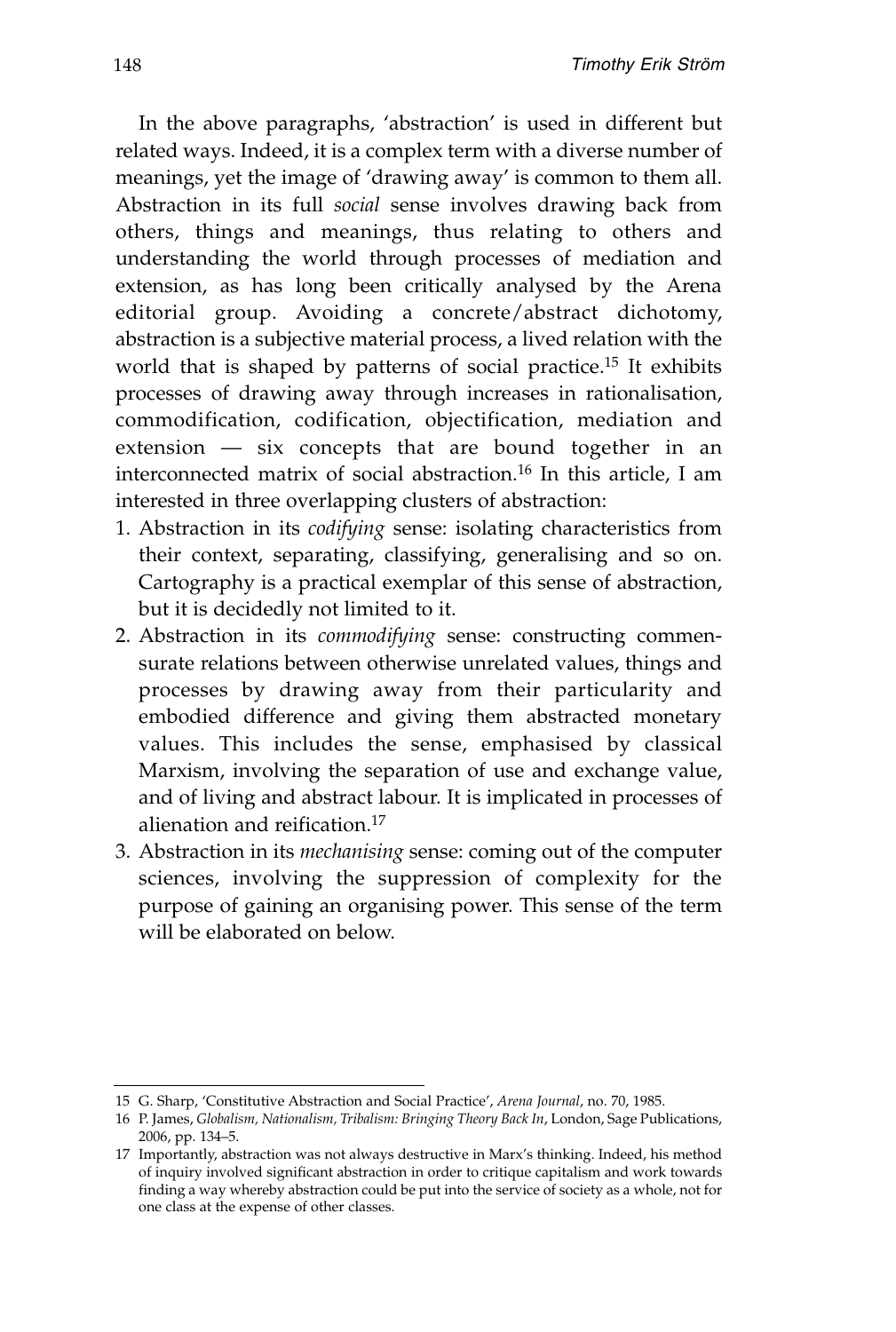#### **Materiality and Mechanised Abstraction in Google Maps**

Google Maps is plainly, as its name suggests, a map — and it draws on a long cartographic genealogy. Yet this is not the whole story. Behind Google Maps's fine-tuned facade lies the esoteric domain of machine code. The apparatus is composed of layers of code within code within code, with each layer being part of the broader ensemble. To attempt to give a sense of how alien this digital dimension is to most people's everyday practices, I opened the map in a browser and selected the 'page source' option, and was presented with a hefty sprawl of code like that shown in Figure 1.

Figure 1 shows the first part of the ninth line of code from the map's representation of the Googleplex, Google's company headquarters in Silicon Valley, the United States. The total page code for this particular artefact runs for 303,804 characters, which, when formatted in this font, goes for over 100 pages. Google Maps is no different from any other website in this respect, and it should be noted that the above code is as compressed as possible to speed up the download times. When programmers actually work on the machine code, they use a more unpacked and accessible form.<sup>18</sup> The above line is written in JavaScript, one of the core programming languages that make up the World Wide Web. In addition to JavaScript, Google Maps is also composed of HTML and XML,

```
ver newTies={1,00function(a) (naturn fa}a,function()]for(ver)
h=0,c=cQtzing(nal).rp3(h:"."),d=cQtzing(a)).opiiii"."),r=Mass.maxcclingth=Lin
gth). [=0:0=44400:2} 0 [Var g=01] [1", s=01] [1" (deig=/102) C/D/17. (croppii)
 [09, 09, 09, 09] Hend (549) (549) (79) (79) mancing (1109, 09, 09, 09) (2010) (80-410). Interfluit
t-espi), Lengthitudeaux
s=100=gCl1.10040370(pa(seCut(q1)1.103.00=a1)1.10040270(paceofSt0=11).000371100=g<br>{2} langth,0==12} langth/(2-012;a)2}} (q=gC2).0==11})/wilas0==11 (catura
Do-Dijij, Alivan, da-B., document; B-cappalitan () {}
 ("Gasificampar" = 04. competitions spaces share fran. 103:15) twohit
071644101104490-90000000001164480001.0.1%) (2640001%) ; yes
pay (F) (Seekenber (S), que Taa (R(*97); (H) (R(*526*); Gautiff), Se*) ((Fast)*0*) (| lanks<br>R(*9, 3*) (H) (R) (*572*); Gaa (R) (*9*) (Fast) (*9*); Fast((3); vor. Oefunction (s. 5)
 (E.califthis, 27s.type:""idthis.cirrentTarget=this.target=willthis.xay="")
thin.b=nill:1f(a)ithin.type=a.type=thin.thhpt=a.tahyetila.avcdbmmnt.
this concentracent-brilling relatedtacents atorcyce(h.podeRams) hominos
(JUDIA.Reyna.Reyl:""/this.boxis.defaultrycymicditible.at) (1910.0) :
0.prototype.a=fanction() (0.0.a.co) (chick) (var a=tiln:0.
if (a presentialazione preventialazione), also
if(s.return)alus-(1.qs)try(1f(s.tzikky)(libo-a.keycodess
223-ca.keytoda) a. keytoda -- 1 ycatch (h) (+) /war +-"closure in "+
 (Infrach.netdox() (0), (j-{1, m-0, sa-fraction(a, b, c, d, a) lif("array"--1(b)) (foo(var
f=1rfcb.langth:ft+ismin.b{fl;c.d.miriation:mill=@ici/iffmia
```
Figure 1: Page code example, Google Maps, 2016.

<sup>18</sup> The website  $\langle$ http://jsbeautifier.org/ $\langle$  has a tool that enables source code to be rendered in a more visually intuitive manner, rather than the hulking chunk of text presented in Figure 1.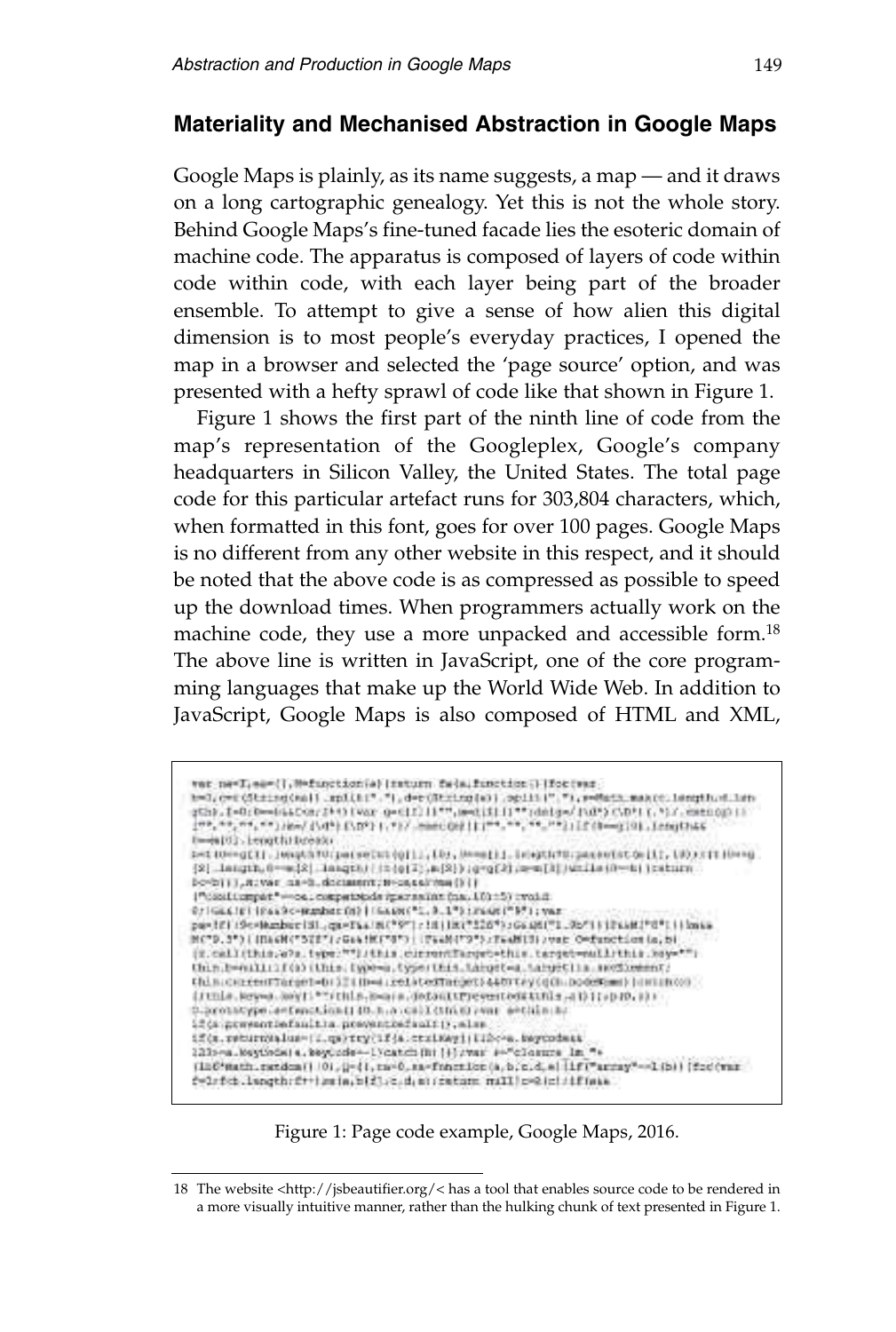which form part of a suite of web technologies sometimes called AJAX, developed during the internet expansion of the mid-1990s. These programming languages and others like them are regularly updated and standardised to ensure interoperability, which is, as Ned Rossiter notes, 'key to the political economy of software'.19

These codes that make up Google Maps are only slivers of the ensemble of programs needed for the apparatus to function. For the front end to run on someone's device, it requires a web browser to decode the machine code that makes up the map, reproducing it in a visual form that people can engage with. This browser operates on another level, being composed of different codes. Likewise, for the browser to run, it must function with an operating system, which is composed of different levels of code again. For example, in the case of my home computer, I usually use the Firefox browser and the Linux-based operating system Ubuntu. Both of these are free and open-source, which means that — if one was so inclined it would be entirely possible to look at their respective source codes and analyse their inner abstract mechanics. Such an inspection is not possible for Google Maps, or any non-open-source program, for the code is a proprietary secret and withheld from the public. Regardless, these multiple layers of code are interwoven in the functioning of the apparatus. If one were to metaphorically go down the abstrac tion layers of a computing machine, all code would be ultimately composed of binary notation, a variation on a theme of ones and zeros, which represents the machine code — the lowest of the lowlevel programming languages for computing. It would have none of the mnemonic devices, assemblers or higher level features that virtually all programmers practically use in their work coding complex systems. The absence of these features makes binary extraordinarily difficult to deal with, as its symbolic system is so minimalist as to seem almost anti-phenomenal in its abstraction.

Nevertheless, code and software are decidedly material: they are a constructed product of human labour, embedded within networks of physical computing machines. This is part of what I refer to by the concept of *abstracted materiality*. Software is material, but drawn away from the everyday. All software is composed of a condensation of social relations and practices; in this sense, code can be imagined as aspects of society encoded. As the products of

<sup>19</sup> N. Rossiter, *Software, Infrastructure, Labor: A Media Theory of Logistical Nightmares*, Abingdon, Routledge, 2016, p. 56.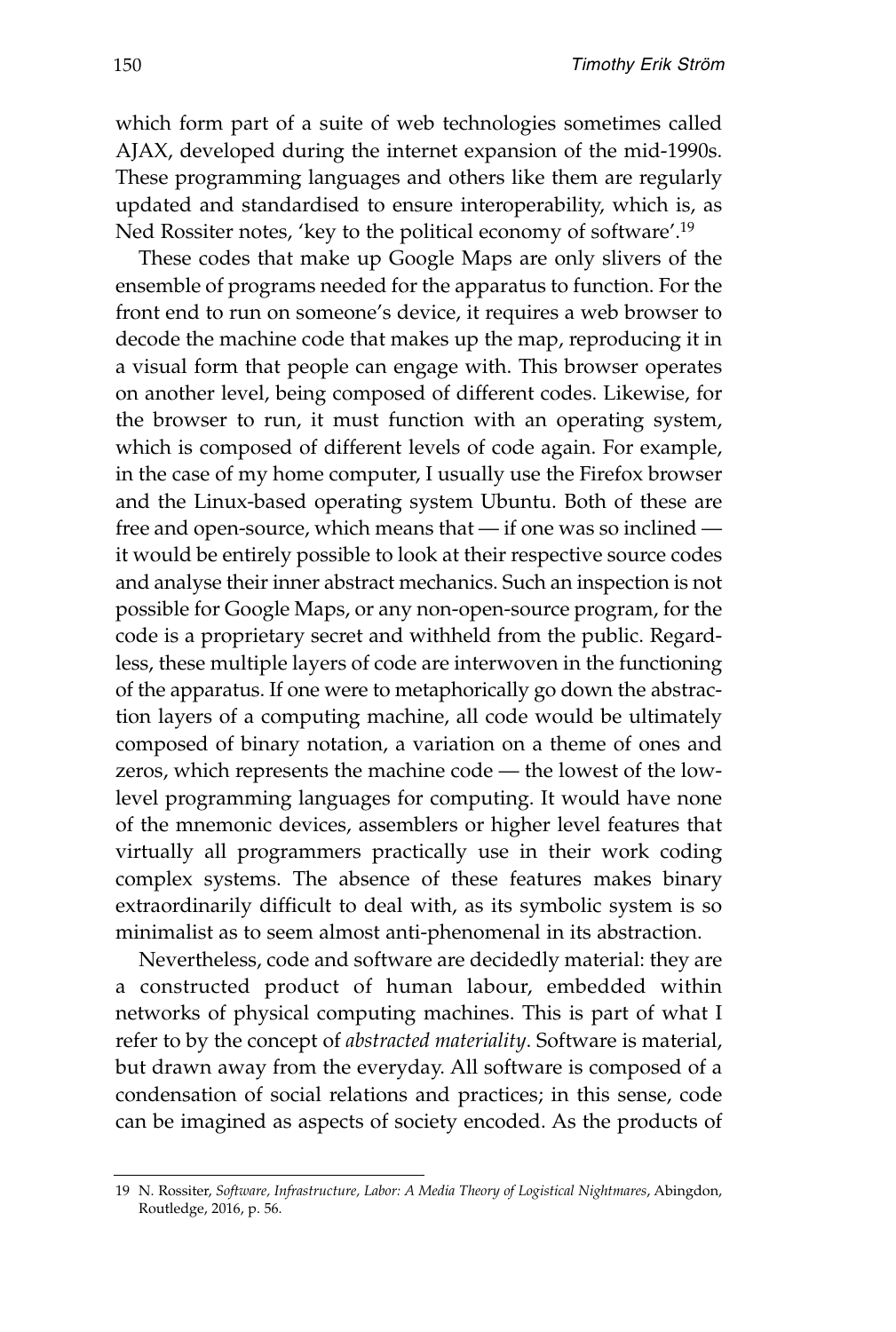human consciousness within creative nature, software is hence simultaneously subjective and material. The format of abstracted materiality has tremendous flexibility in terms of how it can be made to manifest. Software programs can be as diverse as Google Maps, Microsoft's Excel, the role-playing strategy game *Pillars of Eternity* and a self-replicating denial-of-service worm, the dating app Grindr and the NSA's mass surveillance program MUSCULAR. Matthew Fuller has noted that

... it is this paradox, the ability to mix the formalized with the more messy — non-mathematical formalisms, linguistic, and visual objects and codes, events occurring at every scale from the ecological to the erotic and political — which gives computing its power effects, and which folds back into software in its existence as culture.20

The term 'abstraction' has a special meaning in the field of computer science. It refers to techniques for managing computer systems whereby the level at which a person interacts with a system suppresses levels of greater complexity beneath it in order to grant an organising power. For example, when someone engages Google Maps they can interact with the software's graphical interface, and the code is suppressed beneath this. Likewise, the programmers who wrote the apparatus's source code worked with the well-defined interface of machine code, which serves to suppress the complexity of the binary beneath it. Abstraction in this sense grants greater simplicity, legibility, efficiency and organisational power than if one were working on less abstract and thus more com plicated levels. The classic textbook *Foundation of Computer Science* begins with a chapter called 'Computer Science: The Mechanization of Abstraction'. Combining elements of this understanding with the 'levels of abstraction' argument, I speak of this specific form as 'mechanised abstraction'. The opening paragraph of the textbook's first chapter closes with the claim that 'fundamentally, computer science is a science of abstraction' —

... abstraction in the sense we use it implies simplification, the replacement of a complex and detailed real-world situation by an understandable model within which we can solve a problem. That is, we 'abstract away' the details whose effect on the

<sup>20</sup> M. Fuller, 'Introduction', in M. Fuller (ed.), *Software Studies: A Lexicon*, Cambridge, MIT Press, 2008, pp. 5–6.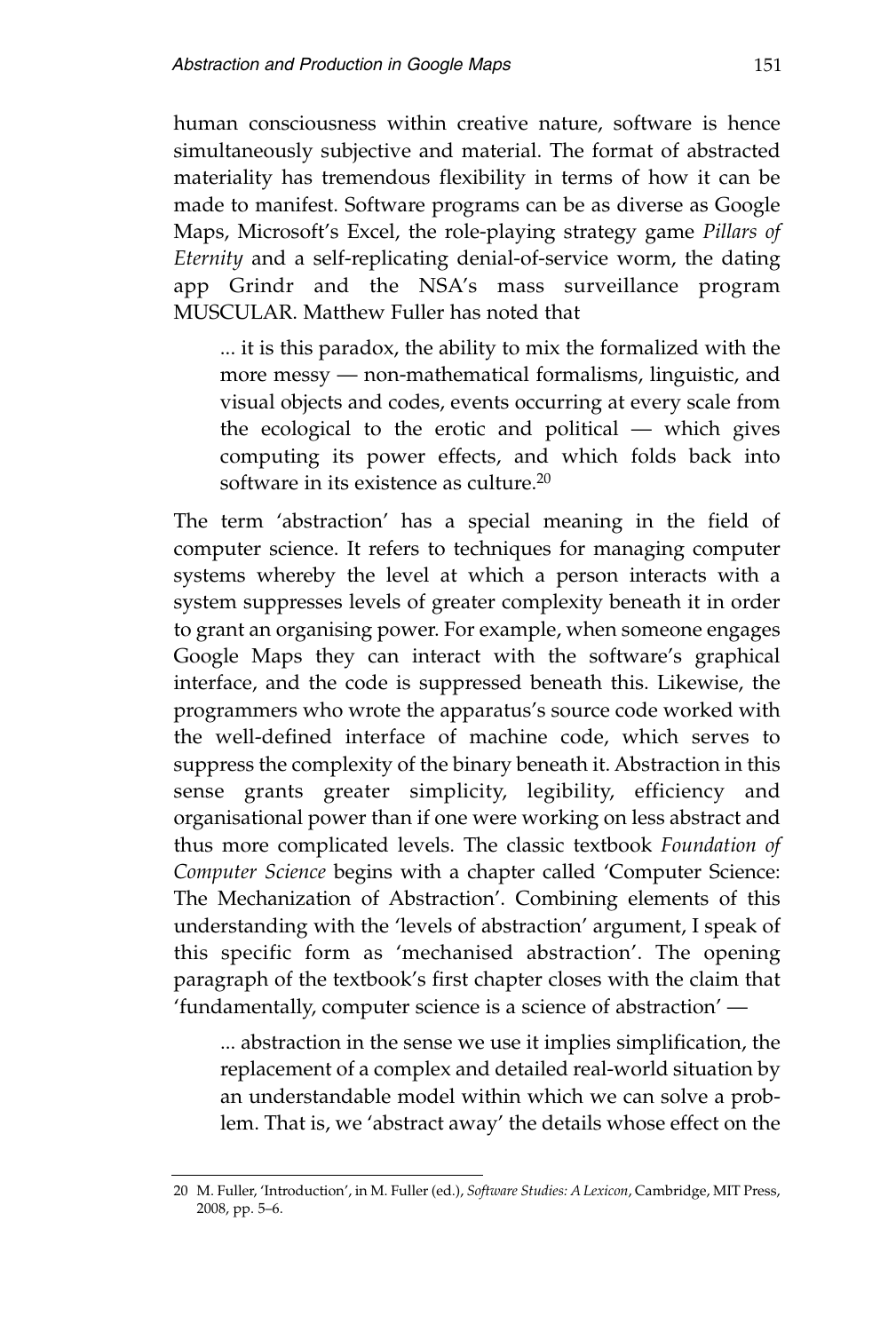solution to a problem is minimal or non-existent, thereby creating a model that lets us deal with the essence of the problem.21

At this point, one may ask: how does a computer scientist determine what the problem is? This happens at multiple levels, including the technical level stressed above, as well as a more social level. Formulating a 'problem' is a fundamentally subjective material social practice: it involves consciousness, particular perspectives and the practice of agency. It is a matter of interpretation, and hence it may also be ideological. Yet, when the process is formulated in the terms of technical problems and solutions, and applied to complex social matters, this thinking can slide into scientism. This is deeply problematic, as Horst Rittel and Melvin Webber noted in their famous article on 'wicked problems': in the social sphere, formulating a problem is intimately entangled with one's ideological perspective and also the proposed solution to the problem.<sup>22</sup>

Putting the technical understanding within its larger social context, Google's central 'problem' could be expressed as how to generate more profit and hegemony for the company. The 'solution' to this runs as follows: provide useful services that many people will use so that data can be harvested from them, and sell this data to advertisers. Following on from this: maps can be useful, thus Google should expand into them too, for this could serve to expand the firm's hegemony, and secure more surveillance data and thus capital accumulation. This will 'make the world a better place', as Silicon Valley techno-utopians are fond of claiming. This problem/solution composite is highly ideological, welded to the capitalist dream of endless growth and control. Concerns about labour conditions, environmental consequences or meaningful democracy, among others, are considered extraneous to the problem and are 'abstracted away' in the service of cybernetic capitalism.

A parallel can be seen between mechanised abstraction and how a map-maker interprets a landscape. Software abstracts away complexity and presents a simplified model that grants an organising power directed towards a particular formulation of a

<sup>21</sup> A. V. Aho and J. D. Ullman, *Foundations of Computer Science*, New York, W.H. Freeman, 1992, p. 3. While no longer in print, this book is still on Stanford University's InfoLab website and remains a recommended reading for an introduction to the theory of computer science. See <http://infolab.stanford.edu/~ullman/focs.html>.

<sup>22</sup> H. Rittel and M. Webber, 'Dilemmas in a General Theory of Planning', *Policy Sciences*, vol. 4, 1973.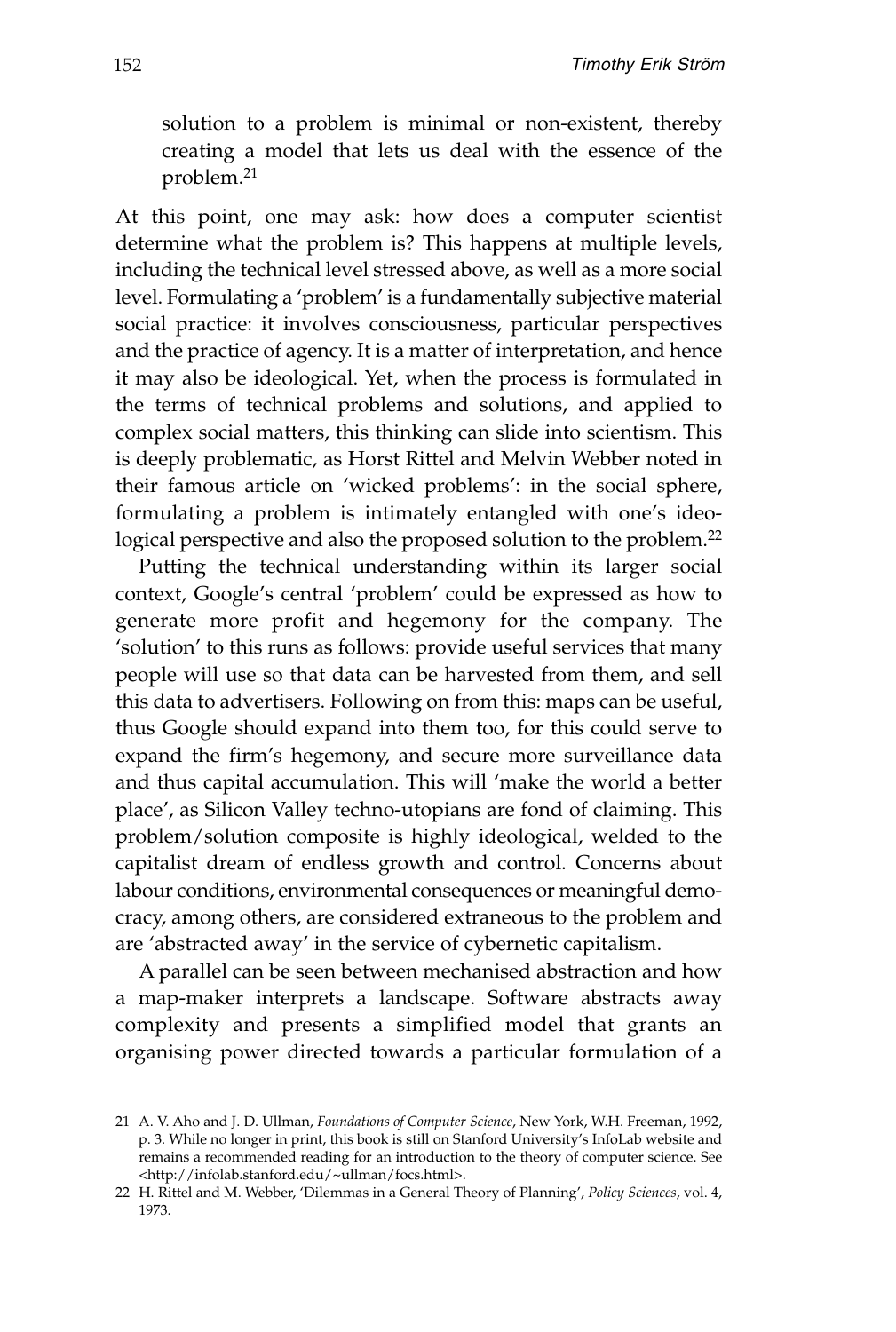problem. This is similar to how a map-maker interprets a landscape, represents aspects of it on a map, and can thus gain an organising power from the codifying abstraction of this process. The map-maker necessarily selects, simplifies and distorts what they represent in their subjective material representation of space, which is then used for the collective creation of meaning and the political organisation of society.

For software to abstract away the extraneous details and create a model of the problem/solution complex, it requires programmers to create a particular interpretation of reality — an interpretation that is necessarily partial, simplified and distorting, since it plays out within the hermeneutic processes.23 If this interpretation is bound up with advancing the interests of a particular group and grants an organising power over society, then this interpretation can be considered ideological. From this perspective, Google's computing machines and their programs are ideological in that they advance a particular interpretation of reality and wield an organising power in the service of cybernetic capitalism.

Drawing on the complex history bound up in the concept 'ideology', $24$  I understand ideologies to be subjective material maps of shared social reality, which are used for the collective creation of meaning through offering a particular interpretation of the world. Ideology is a type of interpretation that relates to the political organisation of society and, like spatial maps, these interpretations are frequently made by the powerful to legitimate their order and serve their interests — yet there is always space for counterhegemonic mapping and struggle over the fundamental indeterminacy of meaning. Like maps, ideologies necessarily select, simplify and distort the reality they represent. As with maps, this is essential and unavoidable because of the body's inability to directly perceive the phenomena outside of the representational processes of its own consciousness. Simultaneously subjective and material, ideologies are the products of human creativity — hence also the products of the creativity of nature; they are integral to the social processes of meaning-making and the political organisation of society.

<sup>23</sup> T. Metzinger, *The Ego Tunnel: The Science of the Mind and the Myth of the Self*, New York, Basic Books, 2009; and G. Vattimo and S. Zabala, 2011, *Hermeneutic Communism: From Heidegger to Marx*, New York, Columbia University Press, 2011.

<sup>24</sup> T. Eagleton, *Ideology: An Introduction*, London, Verso, 2007; M. Steger, *Globalisms: The Great Ideological Struggle of the Twenty-First Century*, Lanham, Rowman & Littlefield, 2009.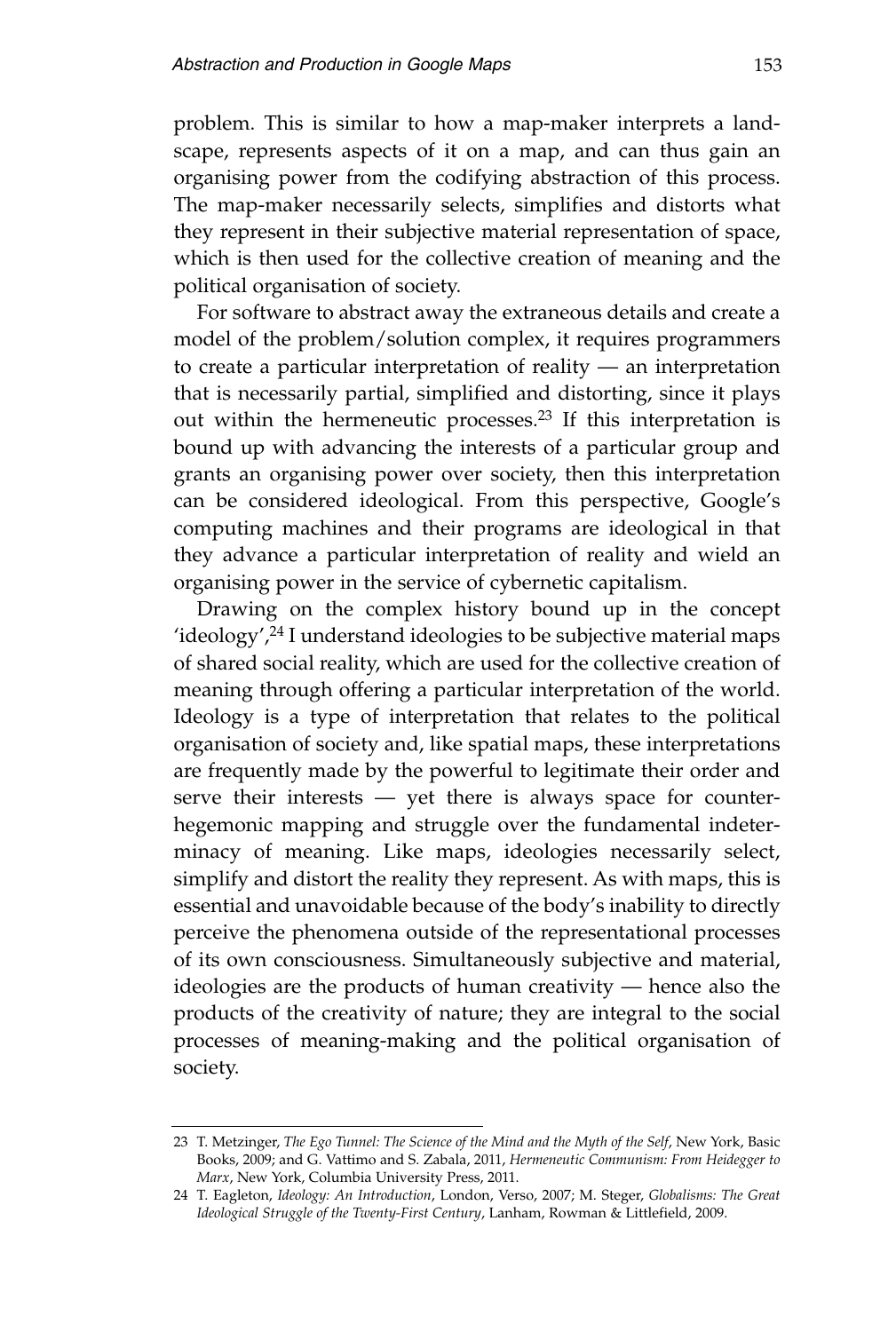By virtue of making this connection between an understanding of maps, ideology and technology, I can venture a partial response to an influential claim put forward by historian of technology Melvin Kranzberg, who devised several 'laws of technology', which he named after himself. The first law states: 'Technology is neither good nor bad, nor is it neutral'.25 Devised as a way to emphasise the importance of historical context  $-$  a valid and important point — I wish to build upon this law, which suggests much about what technology is not, without offering anything about what it might be. My partial response to Kranzberg, then, is that while technology is not good, bad or neutral, it is *ideological*. As I have suggested above, abstraction in computing machines is a fine example of selectivity and simplification, of devising a specific problem/solution complex, and it grants an organising power that can be put into the service of cybernetic capitalism (or, for that matter, put into service for counter-hegemonic struggle).

This ideological element is one crucial aspect of computing machines, yet there is another important aspect to the mechanised abstraction that warrants fleshing out. According to John Guttag, the former head of Electrical Engineering and Computer Science at  $MT<sup>1</sup>$ 

The essence of abstraction is preserving information that is relevant in a given context, and forgetting information that is irrelevant in that context. The key to using abstraction effectively in programming is finding a notion of relevance that is appropriate both for the building of an abstraction and the potential clients of abstraction. That is the true art of programming.26

As in the Aho and Ullman quote above, Guttag's understanding of mechanised abstraction also requires interpretation to determine what is 'relevant' — a potentially wicked problem. Following the above logic, one could ask: who is the client of abstraction? Again, moving between the entangled technical and social levels, the 'client of abstraction' in the case of Google Maps is a profitmaximising corporation. Hence the abstractions tend to be made to serve this particular relevance. But there is something more here,

<sup>25</sup> M. Kranzberg, 'Technology and History: Kranzberg's Laws', *Technology and Culture*, vol. 27, 1986.

<sup>26</sup> J. Guttag, *Introduction to Computation and Programming Using Python: With Application to Understanding Data*, 2nd edition, Cambridge, MIT Press, 2016, p. 49.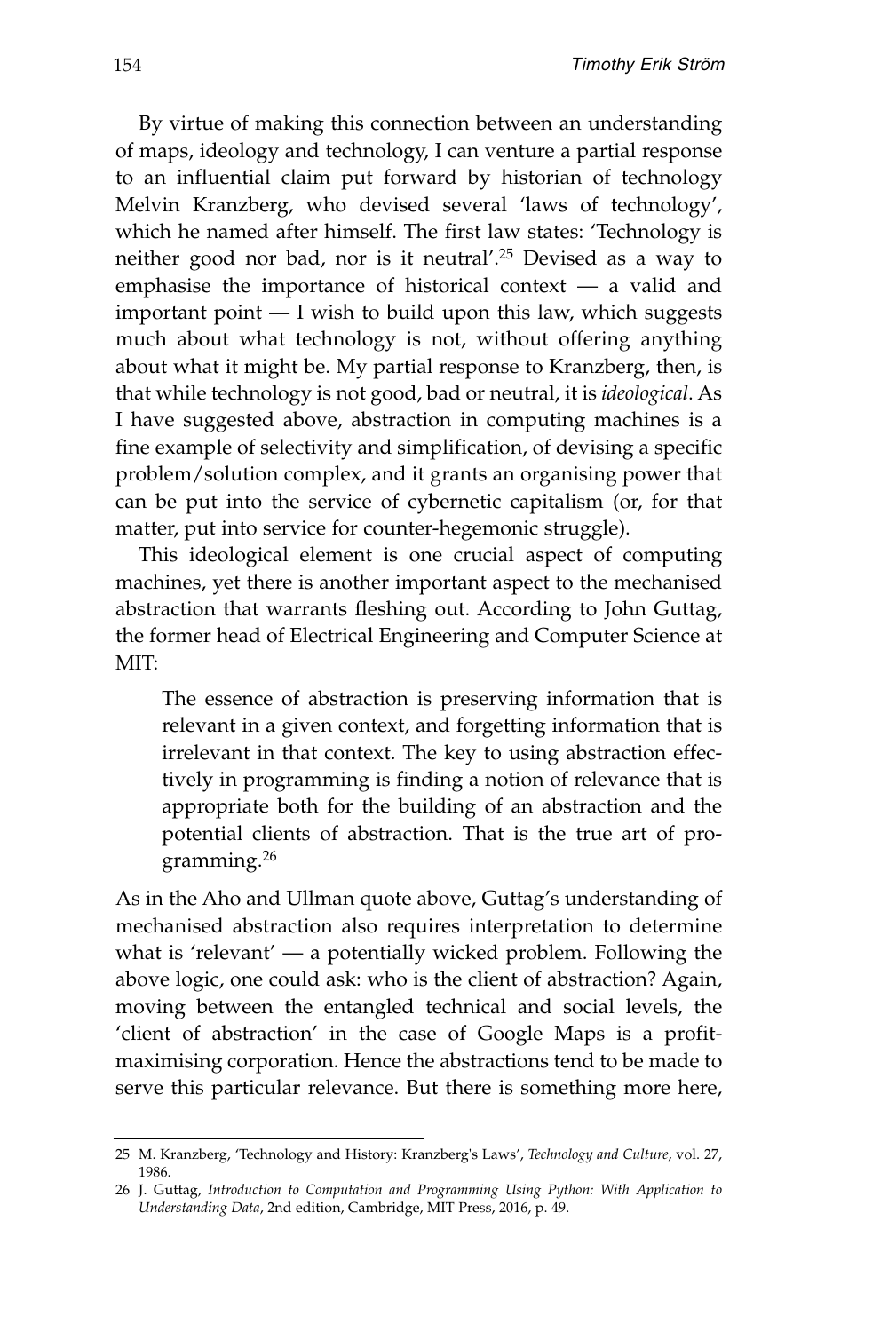contained in the line 'the building of an abstraction'. Software, in this respect, can be seen as a layer of abstracted material that is built within social practice. This more abstracted layer reconstitutes other layers of practice in a process that can cause conflict, ambivalence and contradiction.27 This part of the argument is not about who the specific 'client of abstraction' is but rather something deeper, something concerning ontology and integration.

A counter-hegemonic example may be illustrative. In 2012, the International Organization for a Participatory Society (IOPS) was formed and began to use software abstractions in an attempt to network radical struggles around the world into a revolutionary organisation. This ongoing experiment attracted several thousand members from 100 countries, yet difficulties were encountered in translation between the global, disembodied extensions afforded by the website<sup>28</sup> and the autonomous local chapters of diverse activists. In its initial iteration, IOPS was unable to bring these tensions into a generative synthesis, and the project stalled, in part due to contradictions aroused between disembodied global and embodied local relations — which is to say, between the different levels of social abstraction. This is not to suggest that the project failed utterly, or that something similar couldn't be more successful in the future. Rather, it is to make the more provisional point that the 'levels of abstraction' argument helps to understand the ontological contradictions and tensions that emerge when an abstract layer of computing engages less abstract, local and embodied practices.29 This example is cited because it does not serve the 'client' of cybernetic capitalism, but nevertheless the 'building of abstraction' impacts how it plays out in society.

Mechanised abstraction extends this problem. Computing machines function as black boxes, as systems whose internal structure is unknown and usually not considered important to whatever practical purposes the machine is applied to by the vast majority of the people who use them. This black-boxing seems to be an effect of the machine's abstraction, via its software, hardware and commodity form. To give an example, comparatively few of the people who use Google Maps know how IPv6 allocates 128-bit integers to specific internet addresses in order to access the website. These specifics have been drawn away via mechanised abstraction.

<sup>27</sup> Cooper, *Technoculture and Critical Theory*.

<sup>28</sup> See <www.iopsociety.org>.

<sup>29</sup> James, *Globalism, Nationalism, Tribalism*.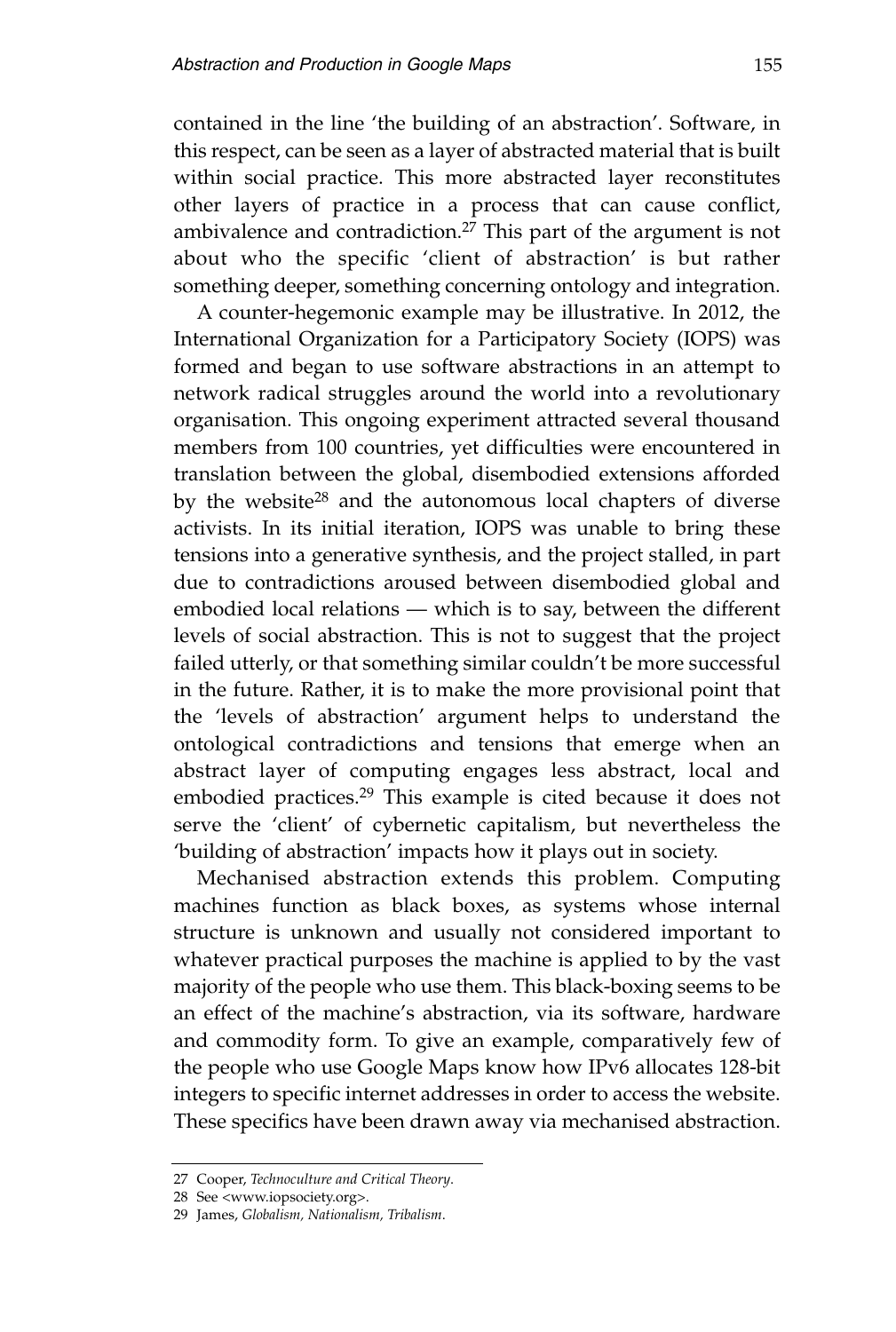Of course, there are people who know this very well  $-$  IPv6 is made and administered by people — yet IPv6 is only a sliver of the ensemble required for complex computing.

The complexity of the cybernetic capitalist ensemble has reached the point that literally nobody knows how these machines function and are produced in their entirety. This could seem a bold claim, but it is a defensible one. Computing machines embody a degree of complexity many orders of magnitude above that of a comparatively simple object such as a pencil. And yet, even the production of a pencil is so complex that nobody knows all of the processes involved in making one. This point was forcefully made by Leonard Read in his 1958 polemic essay, *I, Pencil*. <sup>30</sup> As a collaborator with Friedrich Hayek, Ayn Rand and Milton Friedman, Read used this complexity as an argument against any form of democratic planning in favour of promoting faith in the 'invisible hand' and its supposed ability to organise capitalism to a degree of sublime perfection. Read's reactionary conclusions notwithstanding, his essay does an excellent job of concisely teasing out the complexities involved in modern production. The production of computing machines is a hugely complex process, incorporating both the abstracted materiality of the software and the materiality of the machines themselves. The machines are produced by having many components mined and recombined into intricate lattices of circuits composed of complex conglomerates of plastics, chemicals, electricity and minerals. These products are produced by world-spanning supply chains that operate according to extractive, logistical and financial capitalist logics.<sup>31</sup>

Production and abstraction are bound together under cybernetic capitalism. To sketch a sense of this, consider the example of the complexity involved in the production of aluminium, an essential ingredient in all computing machines. Firstly, finding ore formations to mine is not simple, with technics ranging from

<sup>30</sup> L. Read, *I, Pencil*, New York, Foundation for Economic Education, 2010. The dichotomy between central planning and decentralised organisation employed by the neoclassical economists' arguments against Soviet-style socialism has become increasingly problematic since the reconstitution of capitalism in the 1970s, in part because of monopoly capital's massive centralisations, and also because of the degree of integration between the state and corporations via public–private partnerships and revolving-door politics. It is further complicated by the shifting practices of corporations, such as Google, and their increasing incorporation of unpaid labour and social cooperation into their circuits of accumulation.

<sup>31</sup> S. Mezzadra and B. Neilson, 'Extraction, Logistics, Finance: Global Crisis and the Politics of Operations', *Radical Philosophy*, no. 178, 2013, pp. 8–18.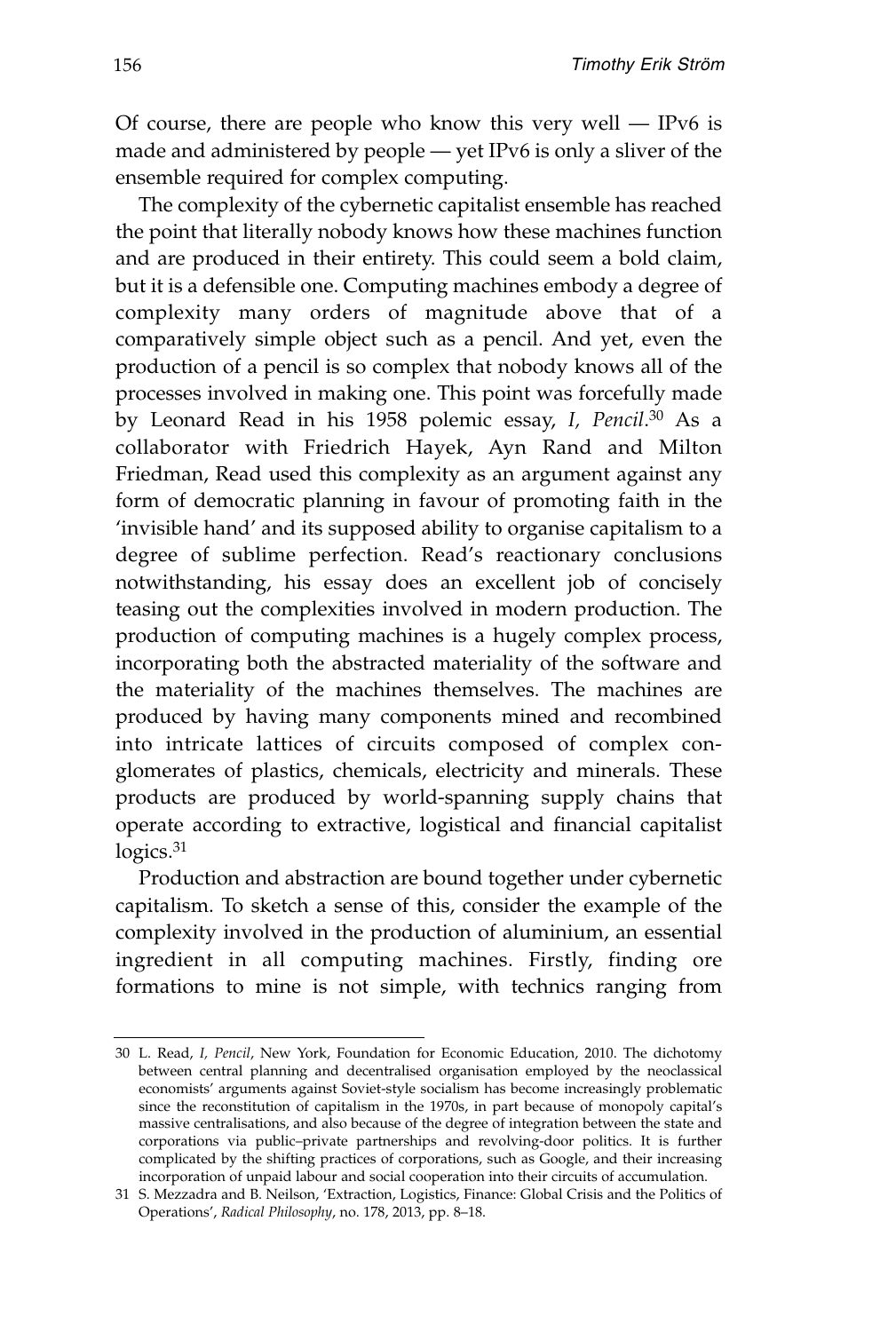analysing sediment in rivers to using satellites, along with gravimetric, magnetic and seismic studies, to probe beneath the earth's surface. Then, there are layers of politics in how the mine is sunk, with government regulations and investor relations being crucial. In Australia, the world's largest producer of aluminium, these mines are sunk into Aboriginal land, which raises many complex issues of colonial encounters, land rights and Indigenous sovereignty. Labour must be mobilised and exploited in order to extract the minerals from the earth, which in an Australian context may involve the use of temporary work visas designed to allow skilled workers to enter the labour market in order to facilitate capital accumulation. Once dug up, aluminium needs a lot of energy-intensive refinement before it can function in its purified state. It is smelted in a complex procedure called the Hall–Héroult process, which involves dissolving the alumina ore into molten cryolite and electrolysing it inside a molten salt-bath heated to around 940–80 degrees Celsius, a process that produces much waste and is known by the euphemism 'red mud'.

Then, for the minerals to move around the world, there must exist a complex system of logistics. This is facilitated by a layer of software for 'enterprise resource planning', logistics programs calculating efficiency and integrating production into the global market.<sup>32</sup> On top of that are layers upon layers of insurance, stockmarket fluctuations and financial speculation on the commodity futures market. All of this and much more comes together to make one extraordinarily complex ensemble that is needed to make up the materiality of the world-spanning network of computing machines.

The sheer complexity of the hardware of computing machines means that their very physicality can be considered *materially abstracted*, in contrast to the abstracted materiality of the software. The complexity embodied in a computer is suppressed by the mechanised abstraction of the software systems that move through it. One can engage Google Maps on a mobile device without having the slightest idea of how the computing machine technically functions or of the labour that went into producing it. These have all been abstracted away by the software.

The cybernetic capitalist mode of practice also serves to inject additional abstraction into the mix through its extension of

<sup>32</sup> Rossiter, *Software*, pp. 51–76.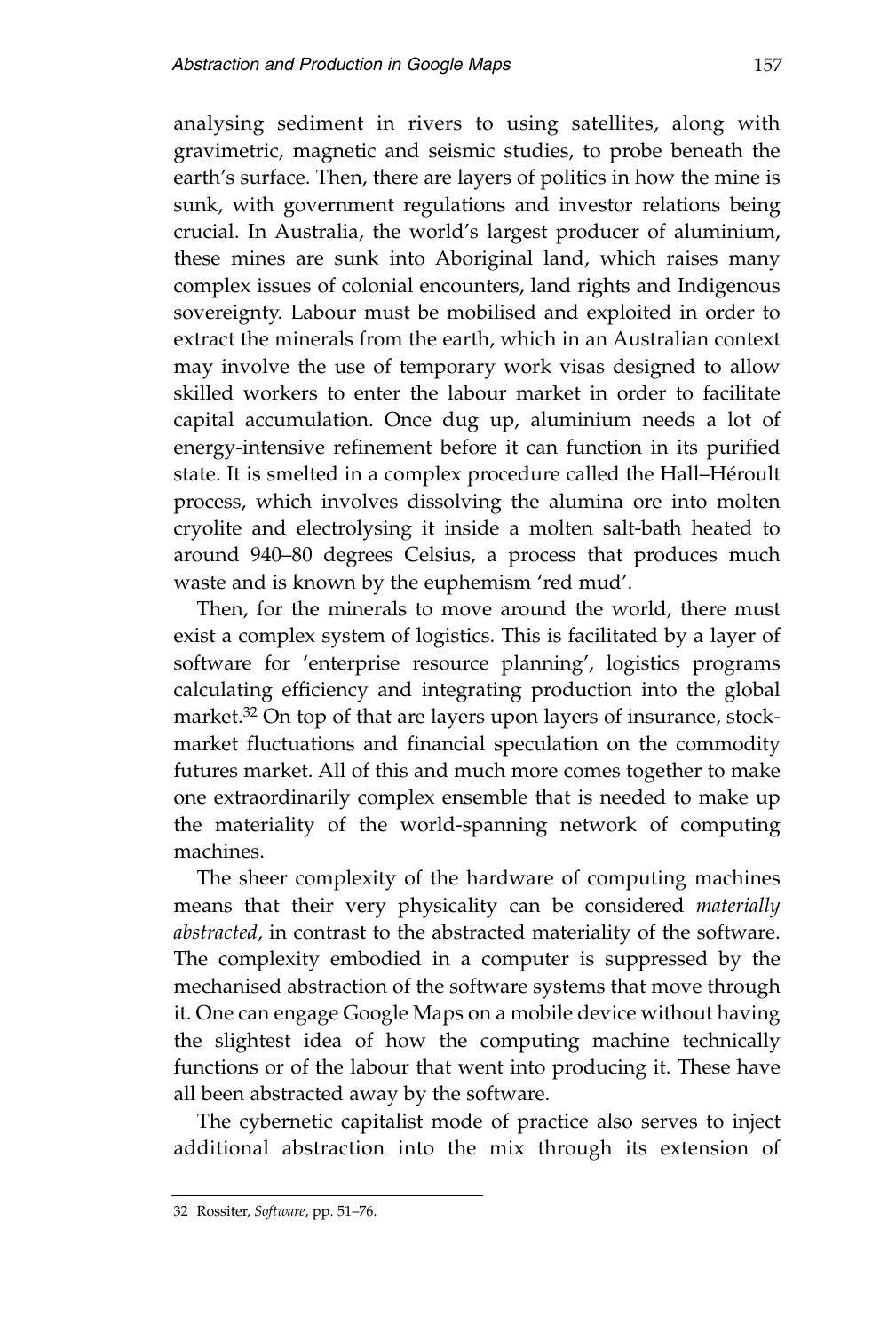commodity relations and technological augmentations into more aspects of life. These abstractions have the effect of obscuring the exploitation and domination that is bound up with how the machines are built. China Labour Watch, an independent, not-forprofit workers' rights watchdog organisation, has written a series of reports that describe the various systematic abuses of workers in China's high-tech factories that produce the majority of the world's electronic devices from which Google profits so handsomely. China Labour Watch's reports describe in painful, empirical detail a whole array of dehumanising practices imposed on China's internal migrant workers whose unending drudgery is used to produce the devices that consumers just cannot live without. They describe widespread practices of child labour, forced overtime, unpaid labour, poor sanitation, gruelling productivity quotas, dangerous working conditions, cruel and authoritarian manage ment practices, and harsh punishments. China Labour Watch found that the average working week for Samsung's factories is sixty-nine hours. Broken down to a daily rate, this comes to ten hours per day, seven days a week. These reports are eerily similar to the factory inspector reports that Frederick Engels drew on back in 1844 to write *The Condition of the Working-Class in England*.

Along with the commodity form and complexity of the machines, software itself serves to intensify the abstraction effect and to suppress (continuing) prior levels of complexity in order to gain control. The combined effects of commodified relations, complex machines and software layers serve to create a powerful black-box effect that adds to the abstracting tendency that has been technologically augmented by cybernetic capitalism.

For all the rational mastery it takes to reach this instrumental position, there are numerous contradictions. As fetishism haunts the rationality of the commodity form, likewise, the products of abstracted technology and the associated social forms mix these formalities with new forms of techno-fetishism. The black-box effect contributes towards a phenomenon described in Arthur C. Clarke's famous third law: 'Any sufficiently advanced technology is indistinguishable from magic'. In the early twenty-first century, this manifests as a simultaneous disenchantment process under the influence of abstracted computing machines, and a re-enchantment in the form of technological fetishism. This ontological contradiction comes from the interactions between different levels of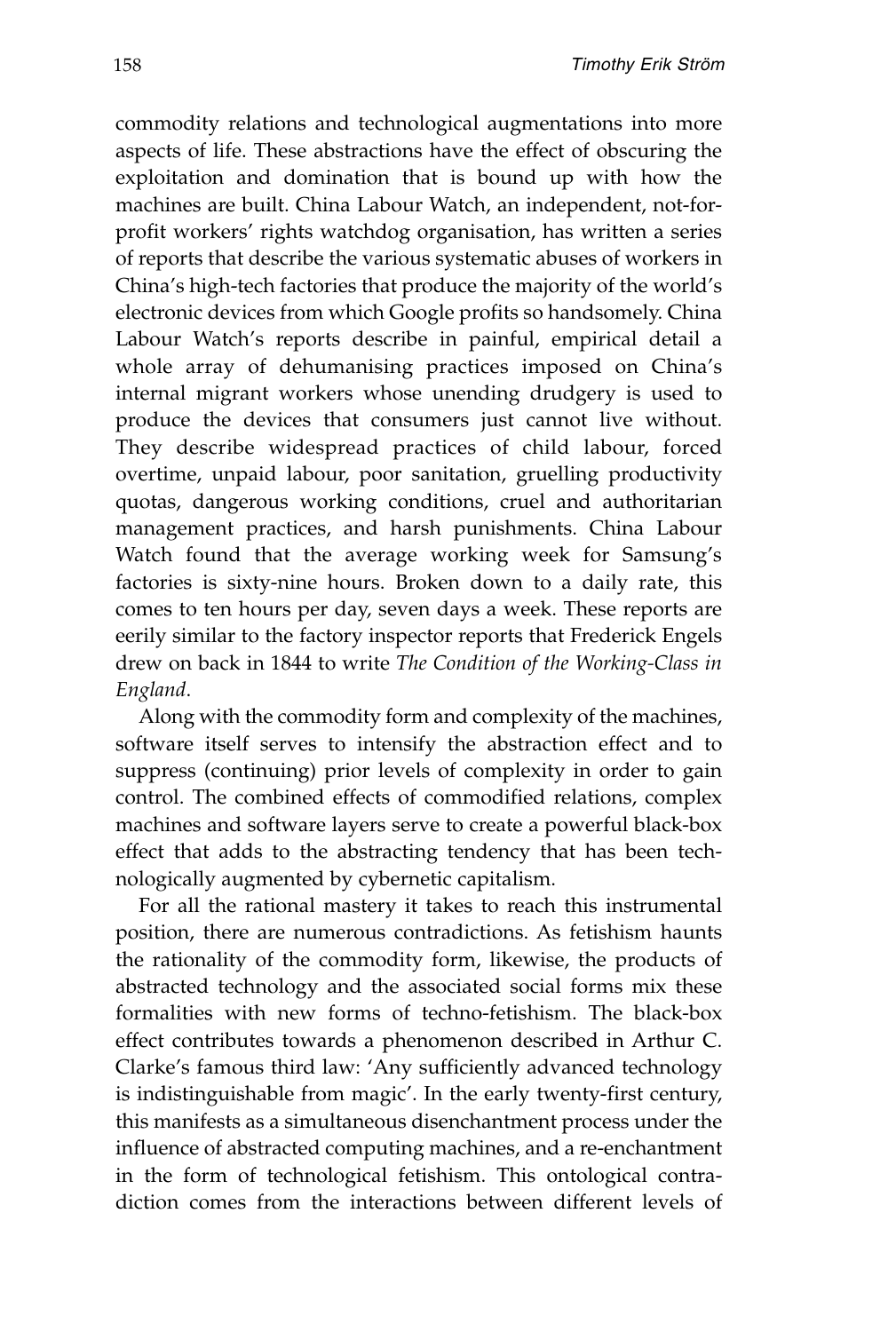abstraction. The point to emphasise here is that the materiality with which a program like Google Maps operates is itself constitutively abstract in its production and functioning — as software, hardware and as a commodity.

#### **Commodification and Recombinant Labour**

Production and abstraction are bound together in cybernetic capitalism with respect to how labour is mined and recombined. A program like Google Maps is the product of hours upon hours of labour, work that is arranged according to the cybernetic capitalist division and multiplication of labour and put into the service of capital accumulation. It incorporates work from Google's engineers, the company's celebrated 'smart creatives', to use its corporate jargon.33 In 2012, Google reported having 1100 full-time employees working on its map, out of a total of around 54,000 employees in over seventy offices spread over forty nations.<sup>34</sup> The labour of these workers is controlled by corporate hierarchy, guided by marketing reports and engineering specifications. All of these leave material traces,

... in corporate archives, on whiteboards and legal pads, in countless iterations of alpha versions and beta versions and patches and upgrades, in focus groups and user communities, in expense accounts, in licensing agreements, in stock options and IPOs, in carpal tunnel braces, in the Bay Area and New Delhi real-estate markets, in PowerPoint vaporware and proofs of concept binaries locked in time-stamped limbo on a server where all the user accounts but root have been disabled and the domain name is eighteen months expired.35

In addition to Google's 'labour aristocracy', to use Christian Fuchs's phrase, the firm supplements the work on the map with the outsourced work of around 6000 contractors.36 Google does not state what these precarious labourers do for the map, but it is likely

<sup>33</sup> E. Schmidt and J. Rosenberg, *How Google Works*, London, John Murray, 2014.

<sup>34</sup> N. Carlson, 'To Do What Google Does in Maps, Apple Would Have to Hire 7,000 People', *Business Insider*, 2012, <http://www.businessinsider.com.au/to-do-what-google-does-inmaps-apple-would-have-to-hire-7000-people-2012-6>, accessed 22 November 2016.

<sup>35</sup> M. Kirschenbaum, *Mechanism: New Media and the Forensic Imagination*, Cambridge, MIT Press, 2008, p. 15.

<sup>36</sup> Carlson, 'To Do What Google Does'; C. Fuchs, *Digital Labour and Karl Marx*, Abingdon, Routledge, 2014, pp. 213–32.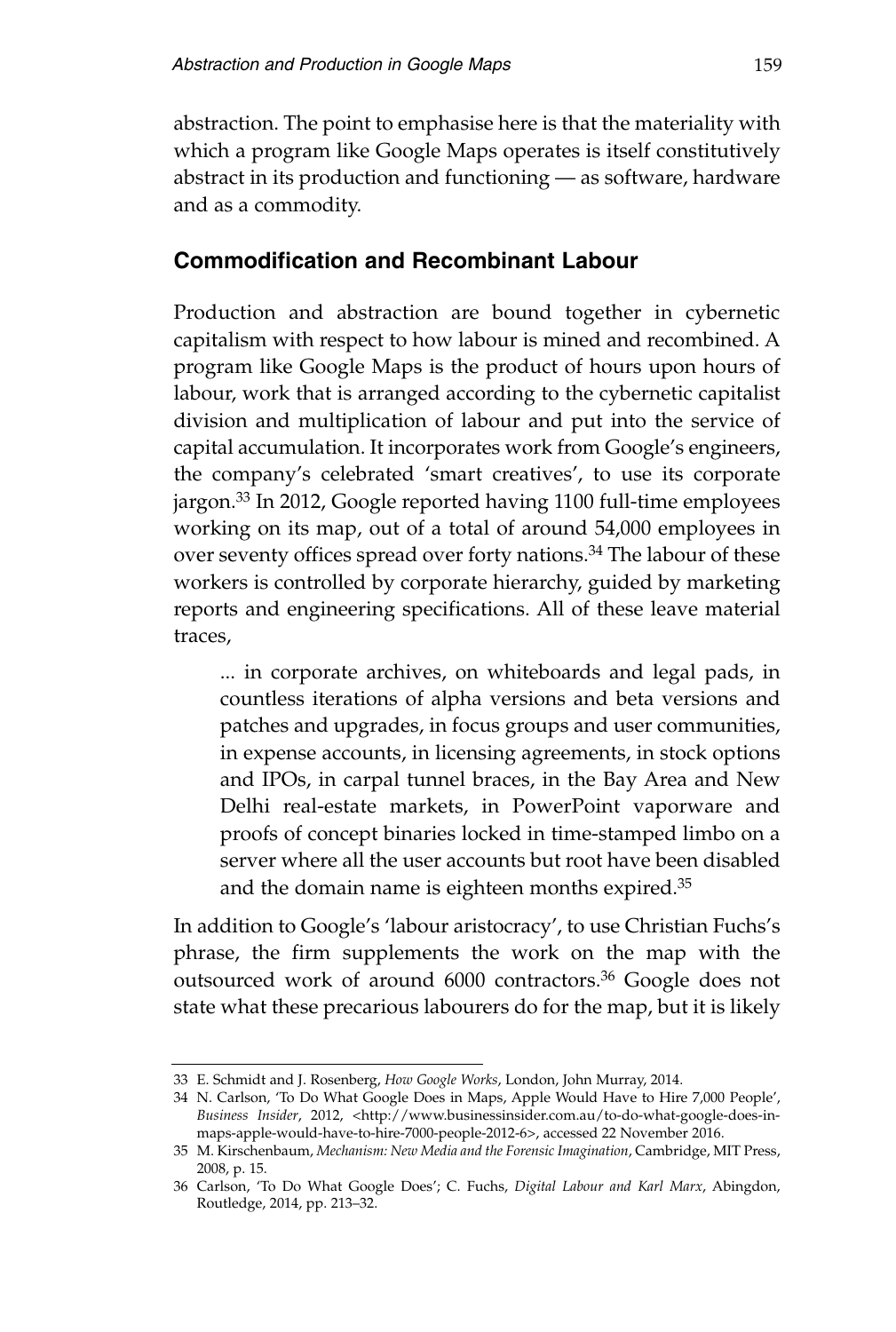that many of them work as human search-quality 'raters', an exploitative aspect of the digital division and multiplication of labour.37 Like the minerals that make up the computing machines, digital labour can be mined and recombined within cybernetic capitalism:

Capital can buy fragments of human time, recombining them through the digital network. Digitalized info-labor can be recombined in a different location, far from the one that produces it. From the standpoint of capital's valorisation, the flow is continuous, finding its unity in the produced object. Yet from the cognitive workers' perspective the work done has a fragmentary character: it consists in fractions of cellular time available for productive recombination. Intermittent work cells turn on and off within the large control frame of production.38

This is one of the ways that the metabolic energy of the body is abstracted and put to work, with living labour's vitality being fed into the apparatus of cybernetic capitalism. In addition to the digital labour provided by Google's full-time employees and their precarious contractors, the company also crowdsourced some of the production of its map. In 2008, Google Map Maker launched a feature that enabled non-employees to edit and make additions to the apparatus, thereby contributing to the map's 'ground truth', to use the company's terminology. According to the map's cofounder, Lars Rasmussen, the idea came from Google's Bangalore office, where the team developed a system that enabled anyone to edit Google Maps as a way around the lack of official maps to licence.39 Company executives often cite impressive time-lapse videos to showcase how mapping progressed from the collaborative effort of volunteer cartographers, such as those in Karachi, Pakistan.

Map Maker was modelled on the Wikipedia-inspired Open StreetMap.org (OSM), a crowdsourced, collaborative map that began in the United Kingdom in 2004. OSM uses an Open Database Licence, which enables people to freely share, modify and use its

<sup>37</sup> P. Bili´c, 'Search Algorithms, Hidden Labour and Information Control', *Big Data & Society*, vol. 3, no. 1, 2016.

<sup>38</sup> F. Berardi, *The Soul at Work: From Alienation to Autonomy*, New York, Semiotext(e), 2009, p. 191.

<sup>39</sup> L. Rasmussen, 'On Creating Google Maps', *ABC*, 2009, <http://www.abc.net.au/tv/ bigideas/stories/2009/07/10/2620279.htm>, accessed 29 July 2014.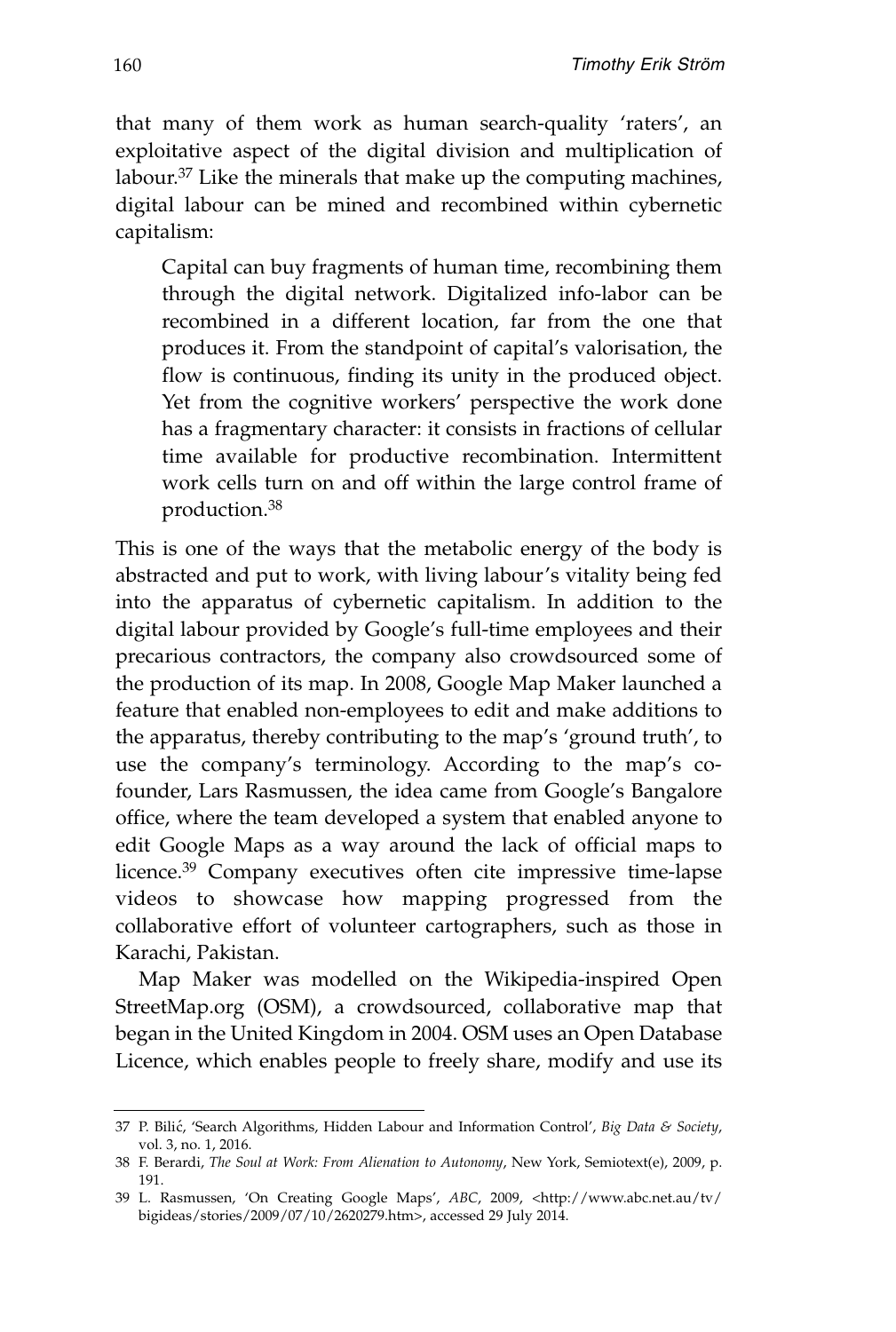maps while allowing the same freedom for others. While much of OSM is broadly very similar to Google Maps, this makes for a fundamental difference. By contrast, Google's Map Maker approached the idea of crowdsourcing mapping data not from an open and collective perspective, but rather from something closer to outsourcing. Map Maker enabled non-employees to voluntarily contribute edits to the apparatus. Google would then take exclusive ownership of their work on the map and use their unpaid labour to further their own commercial advantage. When volunteers spent their metabolic energy to increase the accuracy of detail of Google Maps, the cybernetic capitalist firm benefitted from this by having a more detailed and accurate image of the world with which to increase its utility, keep its competitive advantage, and encourage more people to be drawn into their circuits of surveillance and commodification. The same principle applies when people report an error or send feedback to the firm.

Tensions around this distinction could be seen in 2012, when the World Bank announced that it would make Map Maker data available to the governments of poorer nations for purposes of planning, disaster management and the monitoring of public services.<sup>40</sup> A Google program manager claimed that the 'free, webbased mapping tool … enables citizens to directly participate in the creation of maps by contributing their local knowledge'.41 The World Bank Vice President for the Africa Region, Obiageli Ezekwesili, said:

Today's technology can empower civil society, including the diaspora, to collaborate and support the development process. This collaboration is about shifting the emphasis from organisations to people, and empowering them to solve their own problems and develop their own solutions using maps.42

The United Nations also used Map Maker in a number of crisis situations, and claims:

The future of the Google-UNOSAT cooperation looks bright as the two entities are engaging in … additional innovation with a view to bringing more edge and efficiency to an area

<sup>40</sup> J. Panek, 'How Participatory Mapping Can Drive Community Empowerment: A Case Study of Koffiekraal, South Africa', *South African Geographical Journal*, vol. 97, 2015.

<sup>41</sup> F. Lamy, 'World Bank and Google Join Forces to Empower Mapping Communities around the World', *Google.org*, 2012, <http://blog.google.org/2012/01/world-bank-and-googlejoin-forces-to.html>, accessed 25 February 2016.

<sup>42</sup> Cited in Lamy, 'World Bank and Google'.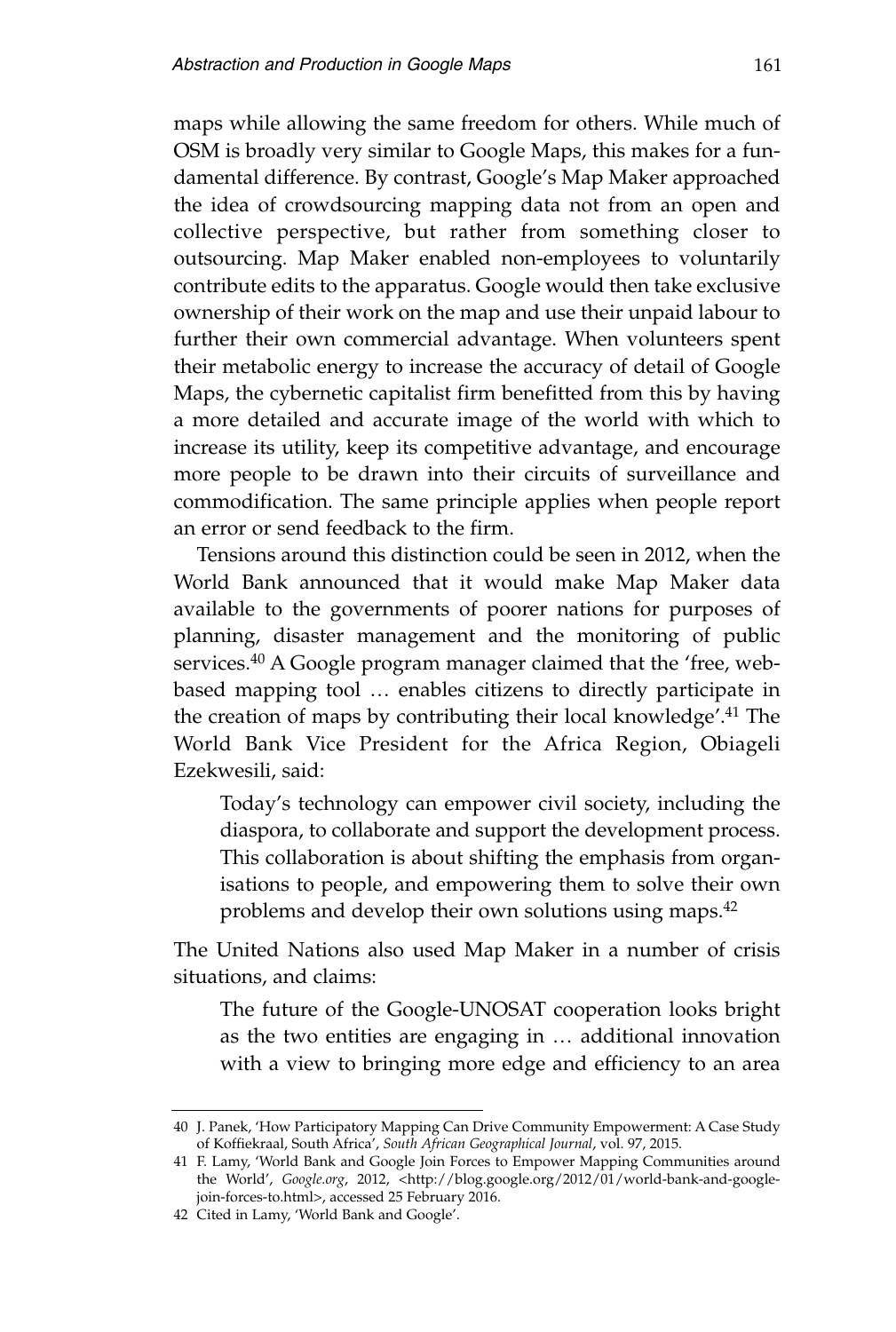developing particularly fast but not always in adherence with the requirements of the user community.43

While Google, the United Nations and the World Bank engaged in rounds of back patting and rosy rhetoric about community resilience in the face of disaster, the devil was in the detail specifically in Google's Terms of Service agreement. Agreeing to Map Maker's terms and conditions — an unavoidable prerequisite for using the apparatus — effectively gave Google veto power over what tools could be used on the underlying data sets, and allowed the corporation to use the community-generated data as it saw fit.<sup>44</sup> The Terms of Service for Google Map Maker stated:

By submitting User Submissions to the Service, you give Google a perpetual, irrevocable, worldwide, royalty-free, and non-exclusive license to reproduce, adapt, modify, translate, publish, publicly perform, publicly display, distribute, and create derivative works of the User Submission.45

Unlike Open Street Map (OSM) — whose license forbids it from using data for commercial purposes — Google Maps is utterly privatised. Its profit-making potential is protected by licences and legalities. As well as providing a marketing opportunity for the company to showcase its benevolent 'responsibility to the world', hence ideological legitimacy, these feel-good projects with the United Nations and the World Bank also serve to draw more people into Google's circuits of exchange.

Former OSM board member Mikel Maron criticised the cybercapitalist firm, stating that 'Google claimed to map "the largest slum in Africa", with "citizen cartographers". They're building their business by glorifying half-baked "community" mapping initiatives, promoting their brand on the back of poverty'.46 Be that as it may, Map Maker enabled aspects of the production of the apparatus to be outsourced to the murky realms of unpaid labour. This is an

<sup>43</sup> UNOSAT, or the United Nations Operational Satellite Applications Programme, began in the year 2000 with the mission 'to deliver integrated satellite-based solutions for human security, peace and socio-economic development'. UNITAR stands for the United Nations Institute for Training and Research.

<sup>44</sup> The World Bank succeeded in getting Google to change their 2011 Terms of Service agreement from giving the firm exclusive ownership over the crowd-sourced data to the more watered down presented license above — see. Panek, 'How Participatory Mapping', pp. 22–4.

<sup>45</sup> Google, 'Terms of Service for Google Map Maker', 2016, <https://www.google.com/map maker/mapfiles/s/terms\_mapmaker.html>, accessed 16 November 2016.

<sup>46</sup> M. Maron, 'We Need to Stop Google's Exploitation of Open Communities', *Brain Off*, 2011, <http://brainoff.com/weblog/2011/04/11/1635>, accessed 25 February 2016.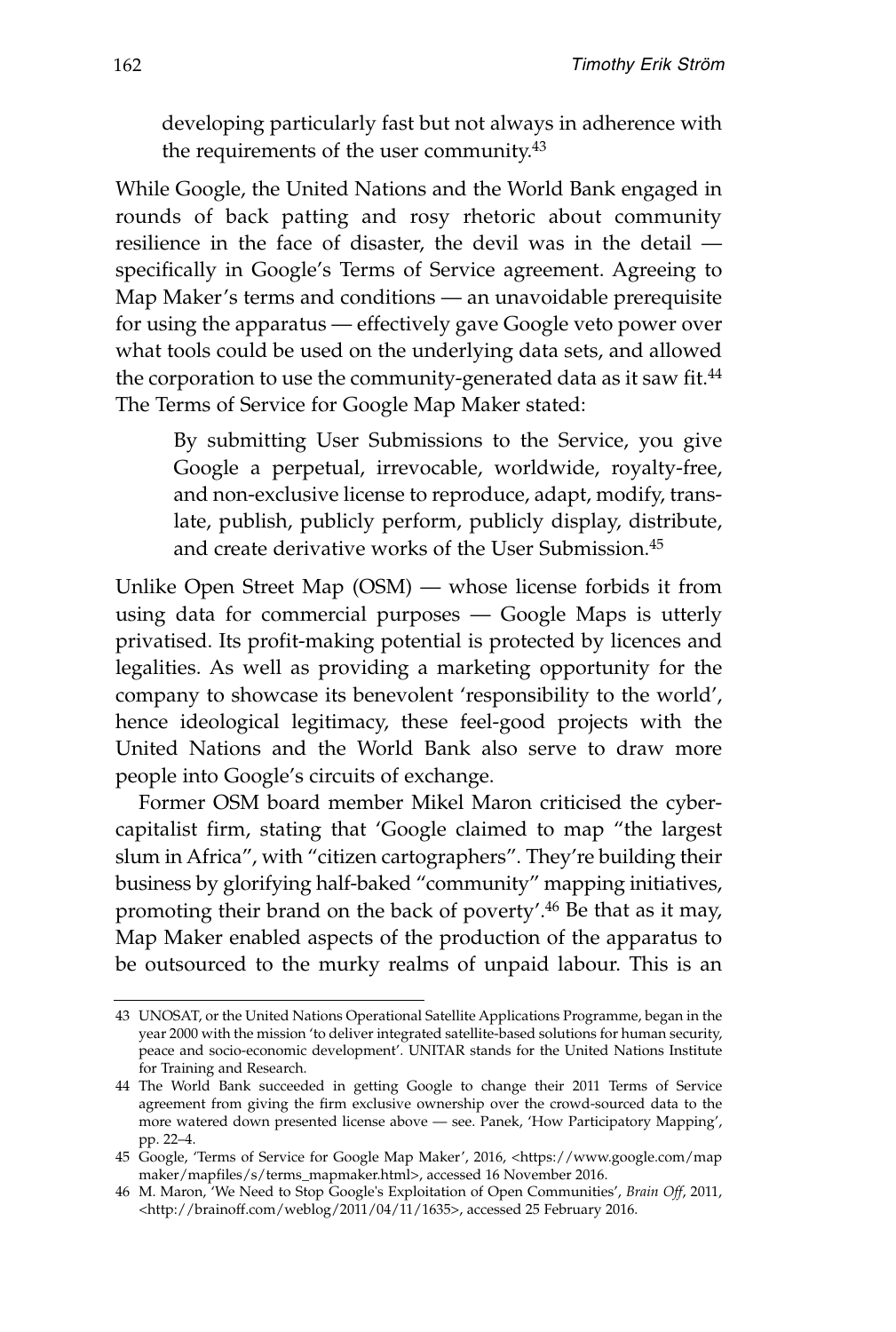excellent example of how Google used Map Maker to appropriate the unpaid labour of these 'citizen cartographers'. The labour of these volunteers is joined with the other appropriated traces of people's subjective engagements with Google Maps. Simply using the apparatus puts one in the scope of Google's surveillance engines, with their searches, movements and creative actions being subject to extractive processes, as discussed in further detail below. This labour is mined and recombined in order to be commodified, thus augmenting the hegemony of the firm and of cybernetic capitalism.

A sense of an aspect of this global appropriation could have been grasped by viewing Map Maker Pulse, a feature that enabled one to see, in pseudo–real time, edits to the apparatus proposed by people using Map Maker. I watched five minutes' worth of edits that included the following: a road to the Polish town Wegrów had its name changed; a turn segment was added on King Abdullah Road in Riyadh; the name of a café in Singapore was added; a street in Mountain View, California was changed to have restricted traffic; and a theatre was added at the University of Melbourne, which happens to be only few blocks from where I was typing — and the edits would go on and on like this.

Google has now de-activated Map Maker and Map Maker Pulse. They announced that between 2008 and early 2017 the 'Google Map Maker community has edited and moderated millions of features to improve the Google Maps experience'.47 Many of the former Map Maker features are now incorporated directly into Google Maps via their 'Local Guides' program, which is largely centred on ratings, reviews and confirming facts about businesses in order to improve commercial listings. It does this through a gamified system built on rewarding the contributions of 'power users' by allowing them to accumulate points, go up 'levels', and unlock 'badges' and early access to new Google Map features.<sup>48</sup>

Despite the fact that it has been shut down, Map Maker Pulse offered a curious glimpse into an aspect of the apparatus's production which highlighted the constant state of flux that characterises its unfolding. The seemingly endless array of microedits also showed how unpaid labour is drawn into the apparatus's

<sup>47</sup> Google, 'Google Map Maker Has Closed', 2017, <https://support.google.com/map maker/answer/7195127>, accessed 19 July 2017.

<sup>48</sup> Google, 'Local Guides', 2017, < https://maps.google.com/localguides/>, accessed 19 July 2017.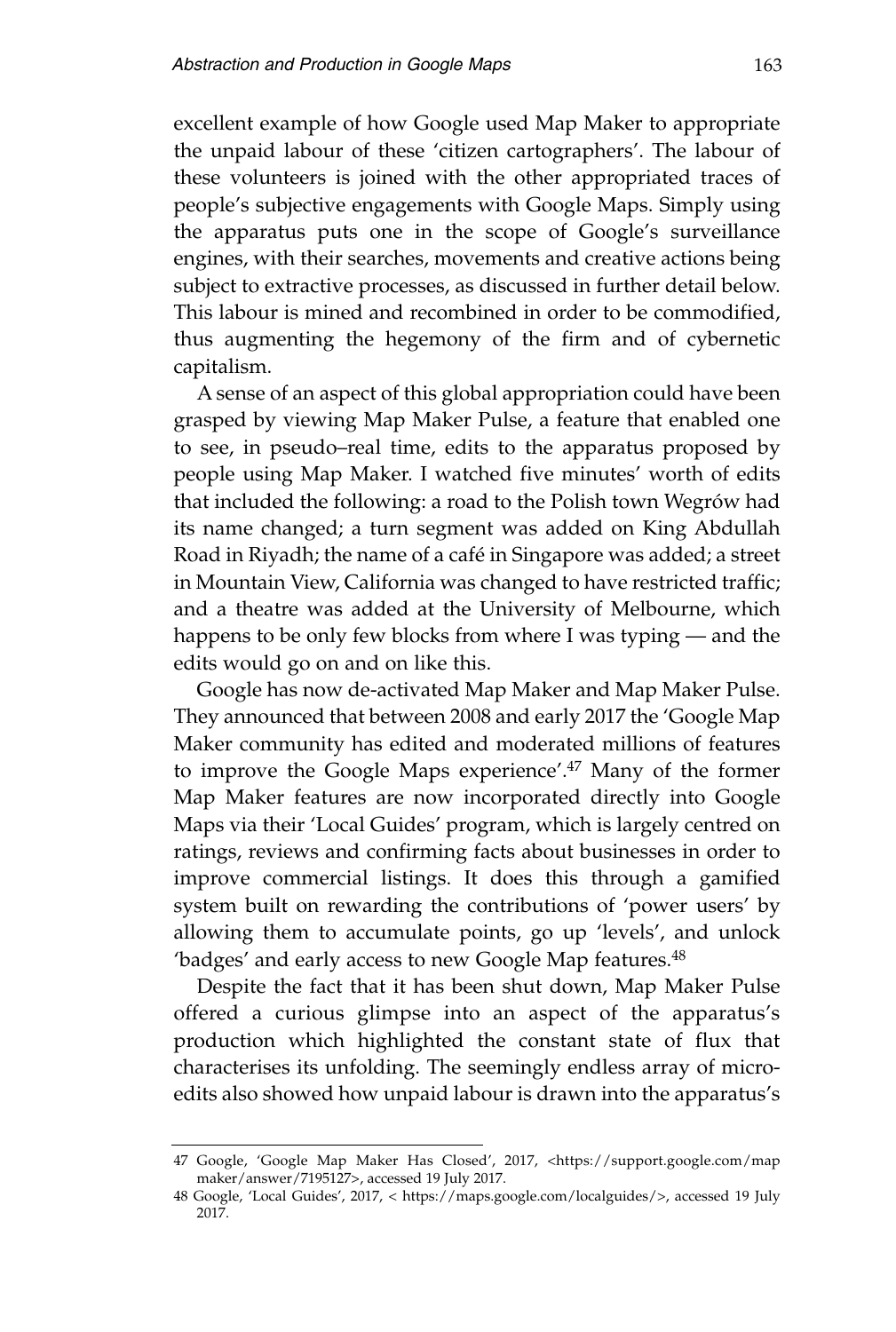abstracted materiality via a global network of computing machines. This ensemble allows the map to draw fragments of work into itself, recombining them into the representation's fine-tuned facade. Other aspects of the map could have been drawn from the work of other cartography companies that have licensed their maps to Google, some from the work of the 6000 precarious contractors, some from data harvested by Street View cars, some from aerial photographs, some from subjective traces gathered from ordinary people using the map, and some from software automations programmed by the firm's engineers. Elements extracted from these sources are recombined in the apparatus. The diversity of this list of possible contributors shows the increasing 'multiplicity of labour', to use Brett Neilson and Sandro Mezzadra's concept — the fragmenting divisions that increase the heterogeneity of labour in the early twenty-first century.<sup>49</sup>

However, just looking at Google Maps, it is impossible to grasp the complexity and diversity of the labour that it took to produce it. The mechanised abstractions of software and commodity relations come together in a black-box effect that obscures the labour that was poured into its production. The apparatus's mechanised abstraction draws away from this, with its representation depicting a single, smooth image, a polished facade that overlays the complexity involved in its production. This is how the abstracted material (software) and materially abstract (hardware) can come together with commodity form to distance people using the map from the processes of production in which they are also involved. Taken together, this is an example of a cybernetic process between humans and technology under the conditions of late capitalism. Communication technologies facilitate the connection and exploitation of scattered 'citizen cartographers' and precarious contractors, miners and factory workers, financers and transporters, software engineers and ordinary people moving around through space via the map. All of this creative effort is mined and is recombined into the apparatus, partially through direct human labour, partially through automated processes.

The apparatus is produced and reproduced in the global circuits of recombinant cybernetic capitalism. It is significant that while the apparatus draws labour from around the world into its recom-

<sup>49</sup> S. Mezzadra and B. Neilson, *Border as Method: Or, The Multiplication of Labor*, Durham, Duke University Press, 2013.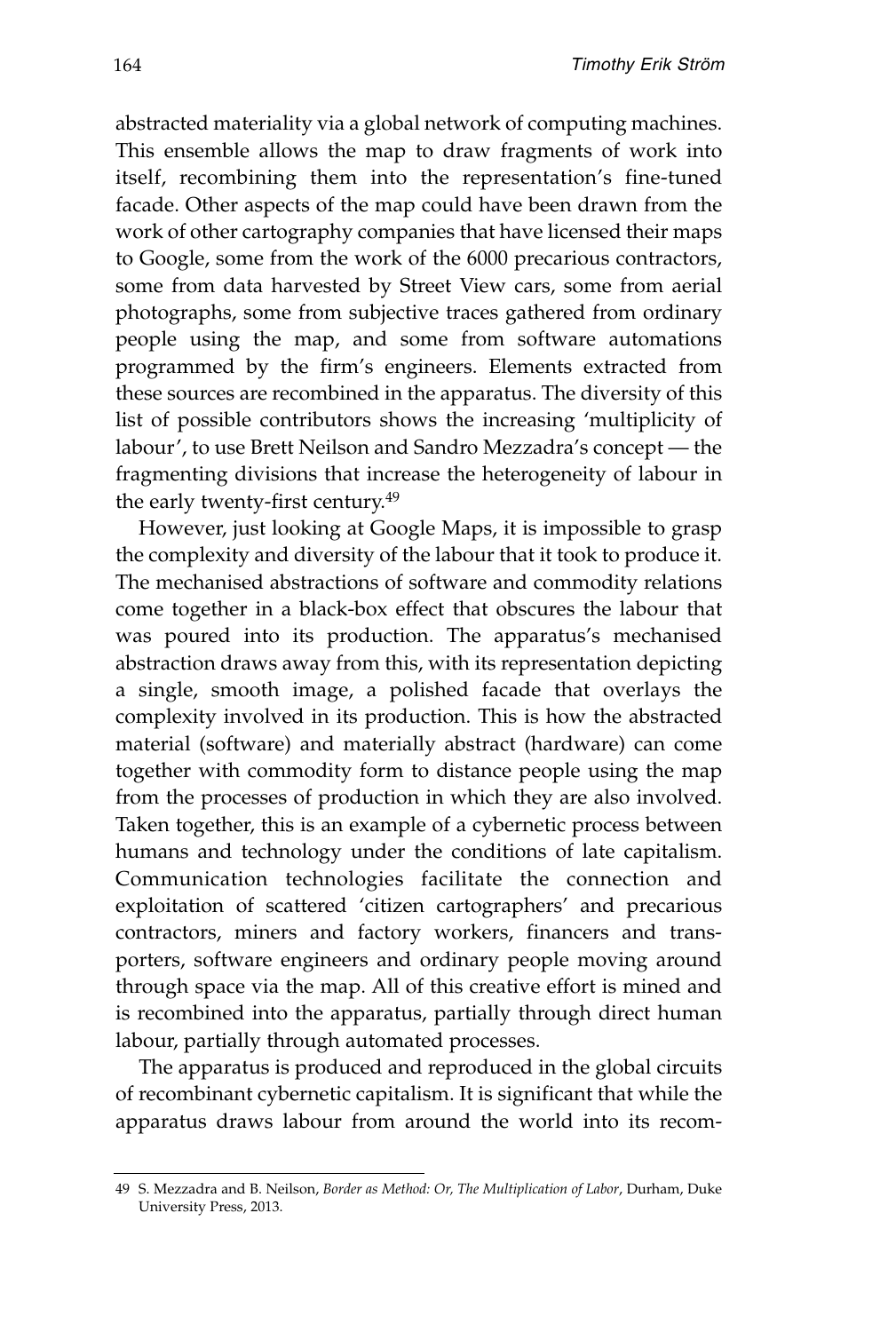binant representation, it is not 'global' in some smooth sense. Rather, these uneven processes are centred on the Googleplex, the firm's seat of empire in Silicon Valley. The corporation has the control through its centralised structures, surveillance capabilities and bureaucratic mechanisms (terms and conditions and so on); it possesses full ownership of the apparatus and uses it to maximise its own profit-making potential and hegemony within cybernetic capitalism. Hence the heterogeneous labour poured into the recombinant representation is put into the service of accumulation and control.

#### **The Commodification of Subjectivity**

Part of Marx's analysis of abstraction in capitalism looked at how exchange value was abstracted from use value, a pattern than can also be seen within Google. Simply put, Google Search's use value is its ability to allow a person to navigate the Web and locate sites of interest. It was in providing this particularly useful service that the company first excelled and through which it gained its popularity. The cybernetic capitalist corporation then abstracted this use value by subordinating it to a second-order exchange value produced through selling the audiences to advertisers. Google first surveyed cyberspace, then surveyed the people using it.<sup>50</sup> Both were acts of mechanised abstraction, of drawing away from prior levels of complexity. Both served particular 'clients' and granted an organising power. Both brought production and abstraction together in the service of cybernetic capitalism. The first created a map of cyberspace that simplified and selected hyperlinks and other components deemed relevant to the goal of navigation. The second abstracted away the embodied complexity of a person's subjectivity in favour of data traces of this subjectivity that could be quantified, analysed by software and, ultimately, sold to advertisers. It is to this second process that I now turn.

When people interact with the Web, they leave a number of material traces of their subjective actions in the form of data. Karl Polanyi's concept of 'fictitious commodities' may be useful here,

<sup>50</sup> M. Pasquinelli, 'Google's PageRank Algorithm: A Diagram of Cognitive Capitalism and the Rentier of the Common Intellect', in K. Becker and F. Stalder (eds), *Deep Search: The Politics of Search Beyond Google*, London, Transaction, 2009; S. Zuboff, 'The Secrets of Surveillance Capitalism', 2016, <http://www.faz.net/aktuell/feuilleton/debatten/the-digital-debate/ shoshana-zuboff-secrets-of-surveillance-capitalism-14103616.html<, accessed 8 April 2016.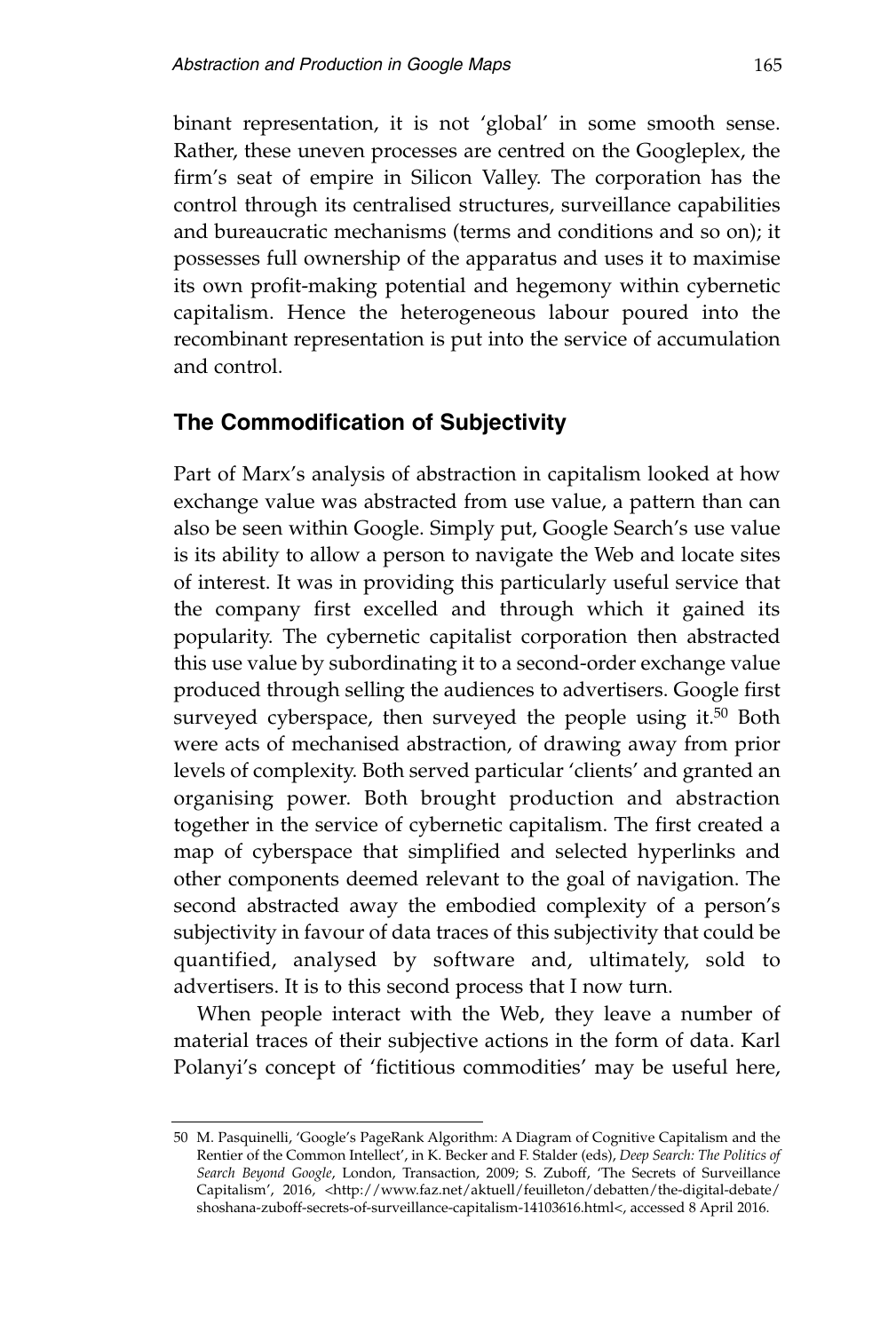though not in the way that he first developed the argument. He stated that while labour, land and money can be bought and sold on a capitalist market, they are not produced for sale and thus can never be fundamentally reduced to commodities:

Labor is only another name for a human activity which goes with life itself, which in its turn is not produced for sale but for entirely different reasons, nor can that activity be detached from the rest of life, be stored or mobilized; land is only another name for nature, which is not produced by man; actual money, finally, is merely a token of purchasing power which, as a rule, is not produced at all, but comes into being through the mechanism of banking or state finance. None of them is produced for sale. The commodity description of labor, land, and money is entirely fictitious.<sup>51</sup>

In this formulation, Polanyi demonstrated how capitalism appropriates basic life-building activities, drawing aspects of them into its for-profit circuits. Building on his observation, I suggest that the process of commodifying these basic activities, processes and relations can be described as a process of abstraction. Human activity can be drawn away into abstract labour, land can be enclosed and currencies can be speculated upon. In these cases, each is drawn into a more abstract frame of reference and is made commensurable with other commodities via abstraction. A more compelling argument can be made if one thinks of the process not as fictitious but as a subjective material process of abstraction.

Moving this to the present, it could be argued that the digital traces of subjectivity gathered from people's cybernetic actions are 'subjective commodities'. I use the term *subjectivity* in a three-fold sense, with analytical distinctions being made between: 1) subjectivity as meaning-making, referring to a person's conscious experience of the phenomenological world and their ability to make meaning; 2) subjectivity as agency, as a person's autonomy and ability to act; and 3) subjectivity as perspective, a person's particular and partial view of reality. From a Polanyian position, it might rightly be claimed that subjectivity was not produced for sale on the market, and is not reducible to quantifiable units and

<sup>51</sup> K. Polanyi, *The Great Transformation: The Political and Economic Origins of Our Time*, Boston, Beacon Press, 2001, pp. 75–6.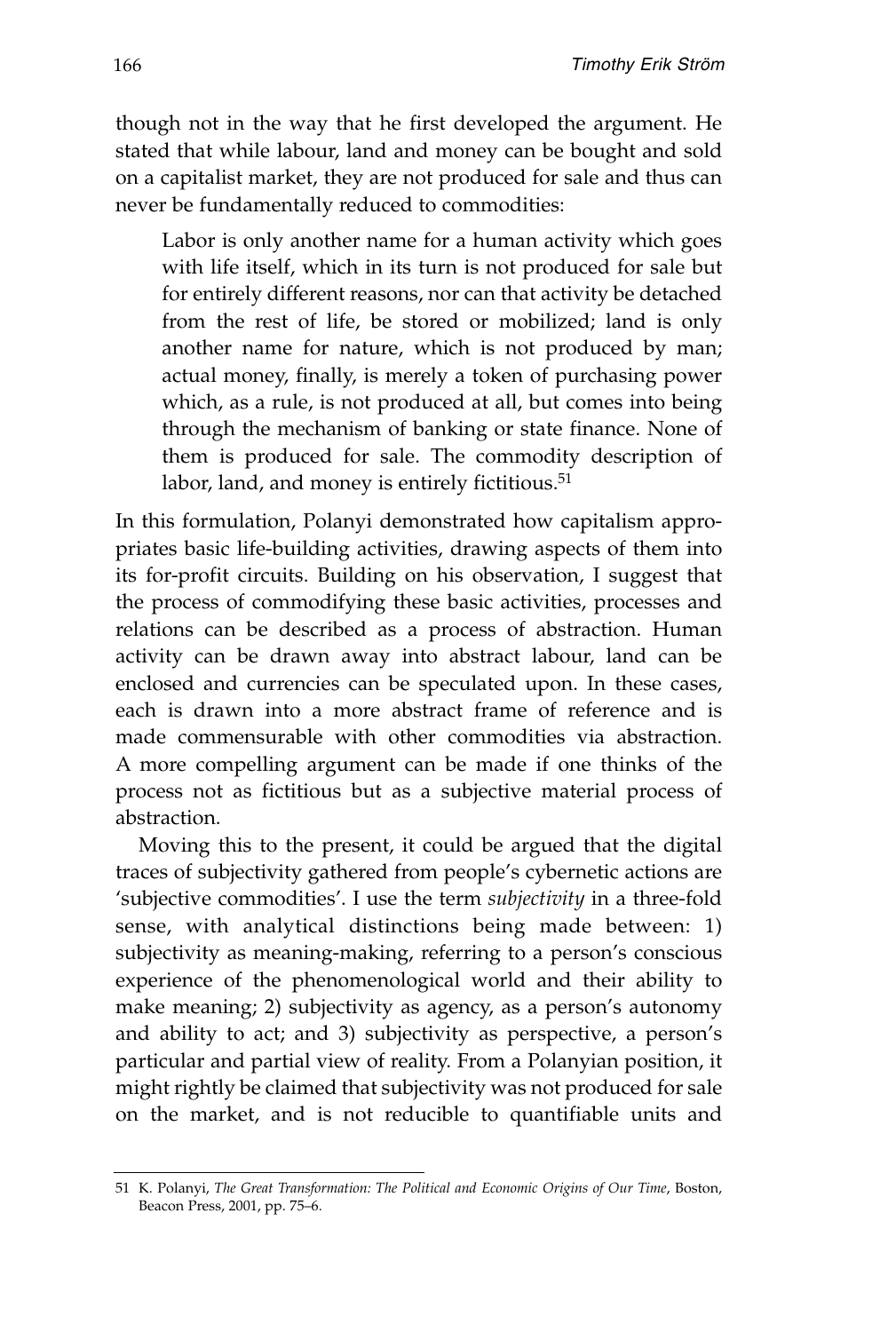exchange values. Indeed, subjectivity appears to be an emergent property of high-level consciousness, itself an intrinsic potentiality of social nature: it is a lived and embodied practice, a coconstitutive part of the vastly complicated nature–social processes of the material universe. However, like the other 'fictitious commodities', the fact that subjectivity was not made for a market does not prevent its traces from being appropriated and profited from in ways that allow for the accumulation of real power. Once again, abstraction is key.

Google makes its money from a kind of 'surveillancecommodification complex', which draws traces of a person's subjective interest in something into itself for profitable resale to advertisers. This is what Vaidhyanathan had in mind when he said: 'We — our fancies, fetishes, predilections and preferences — are what Google sells to advertisers'.<sup>52</sup> Alternatively, this might be expressed by noting that people's unpaid digital labour is exploited by capitalist structures to produce extractable surplus.53 Google achieved this via an appropriation with two moments: firstly, through its survey of the Web (PageRank and so on), and secondly, through its surveillance of people engaging with the Web (AdWords and so on). In both instances, Google extracts — among other things — digital traces of the subjectivity of the people who engage with it. Significantly, Google is not unique here; many cybernetic-capitalist companies engage in similar actions, with Facebook another exemplar. The range of services that Google provides grants it many opportunities to scrape digital traces of subjectivity from people — not only when people enter words into Google Search, but also when they email friends and family (Gmail), use their phones (Android), engage with a social network (Google+), watch videos of cats (YouTube), and inquire into and move through physical space (Google Maps). Digital traces of subjectivity can be extracted at each step.

It may be illustrative to put this appropriation of subjectivity in terms of a concrete, if hypothetical, example. Suppose a traumatic event has recently caused Alex to reflect on her mortality. Her phone pings with an incoming email sound and she opens her Gmail app to receive an email from a relative attempting to comfort

<sup>52</sup> S. Vaidhyanathan, *The Googlization of Everything: (And Why We Should Worry)*, Berkeley, University of California Press, 2011, p. 3.

<sup>53</sup> Fuchs, *Digital Labour*, pp. 95–6.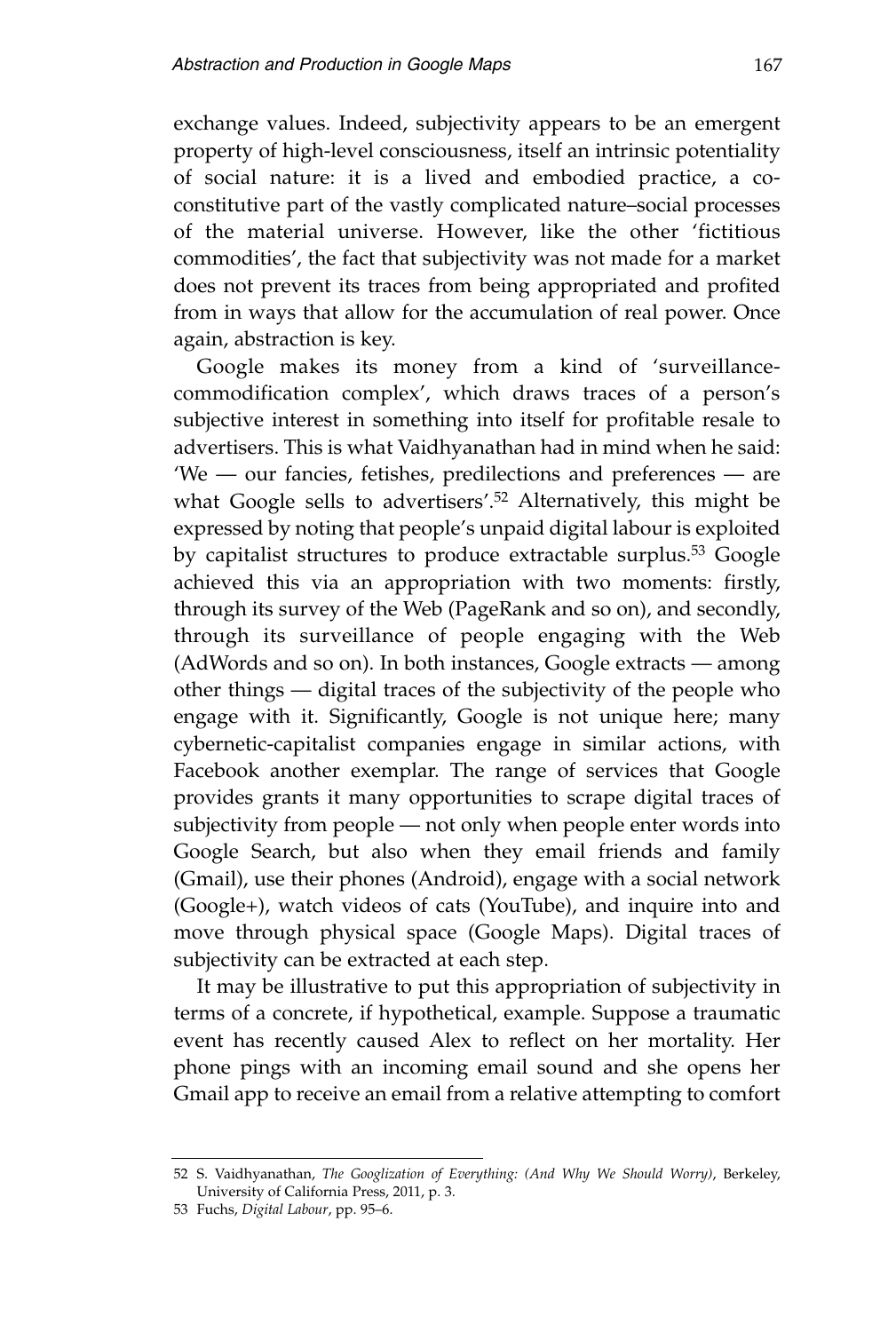her. The email is read by Google's automated ad-bots, which put an advertisement for a life insurance company next to the email. After reading her relative's reassuring words, an ad fills Alex's small screen with the image of a smiling white family above the line, 'ensure your loved ones are taken care of financially'. Alex taps the ad and is taken to the website, while money is transferred from the life insurance company to Google.

Alex's subjective desire to make meaning from her life in a moment of existential uncertainty is commodified by Google's sentiment analysis and advertising software before being sold to a life insurer to potentially make profit from Alex until death do them part. Alex's subjective ability to act is both enabled and constrained by the abstracted materiality of the apparatus: she can read her relative's words on a mobile device, and a global corporation can attempt to profit from this act (both of which occur on a more abstracted layer of practice). By systematically promoting advertisements, Google encourages certain kinds of subjective action  $-$  specifically, it serves to promote more consumeristic patterns of practice. Alex's subjective perspective is also implicated, for this click on a life insurance advertisement will be recorded in her profile, and now ads for life insurance may start appearing all over the Web as it is automatically customised for her. It will become a factor in future searches she makes and the kinds of results delivered, and thus may come to shape her particular and partial perspective on cyberspace.

Turning from Google in general to its map, imagine that Alex later finds herself walking through the streets of Brunswick, Melbourne, staring at her phone. She enters the word 'restaurants' into the search field and notices a nearby knife-and-fork symbol with a description overlaying the map reading: 'Funky locale for Lebanese soul food'. Clicking the link, she sees that the place has twenty reviews, a 4.4-star rating and a quote attributed to Google: 'Traditional, hearty Lebanese dishes in a bohemian hangout with mismatched furniture and a courtyard'. The apparatus also provides a panoramic photograph of the funky interior, as well as links to view the menu and to book a table. Based on this, Alex decides to send a group message proposing to meet her friends at the restaurant. Alex will 'check in' on the map upon arrival, photograph and share images of the meal when it arrives, and 'rate and review' the establishment afterwards. Such is the augmented dining experience.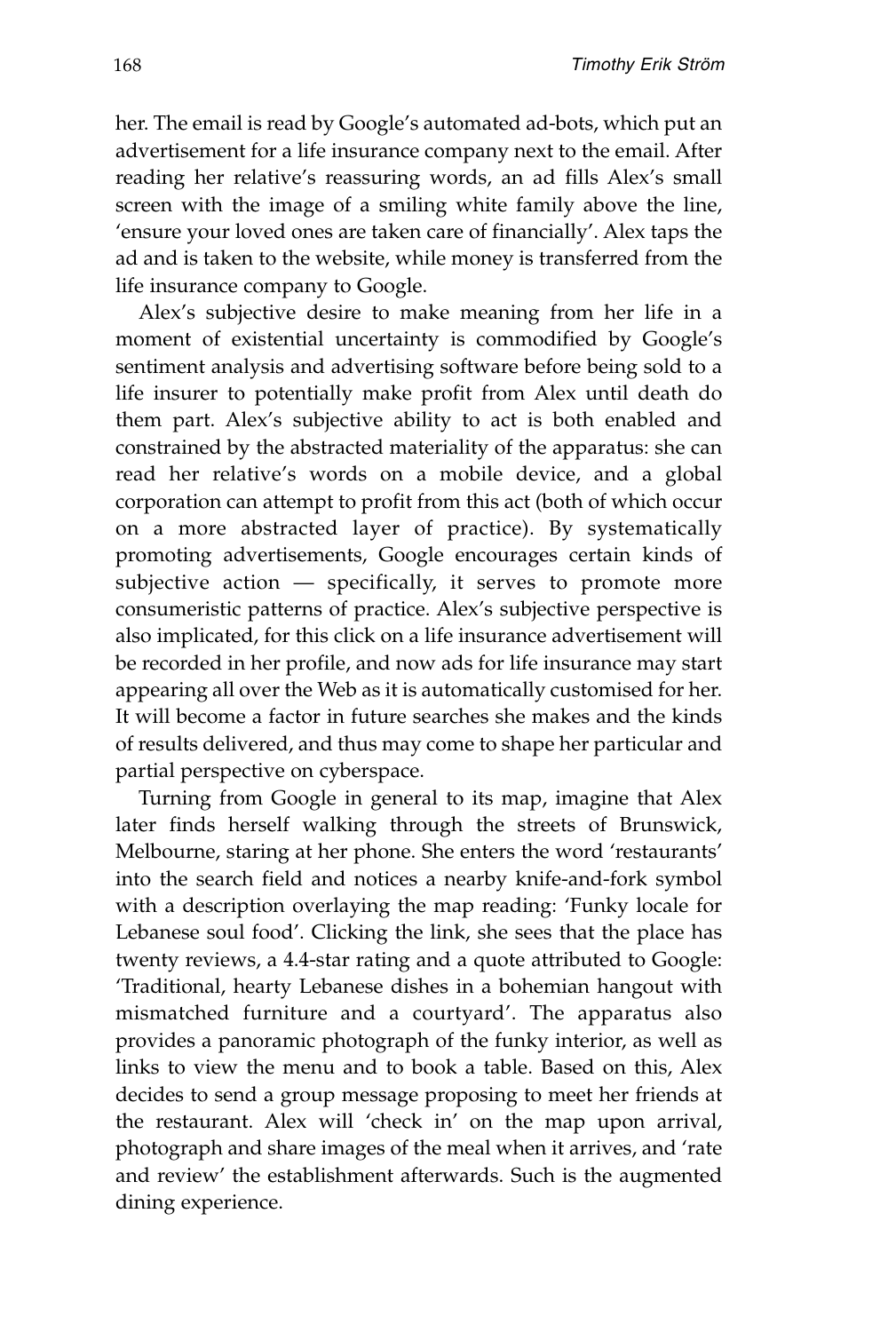This second vignette begins with the hypothetical Alex walking through urban space while paying the minimum amount of attention to her surroundings — sometimes to the detriment of other pedestrians. She focuses almost entirely on her device's representation of the embodied space she is moving through, thus changing her relationship to the urban space, both physically and socially. Meanwhile, at a greater level of abstraction, the device is focusing on her, with her location being tracked in real-time by Google's surveillance engines. The 'restaurant' search triggered an automated global auction, with the winners being displayed on the map. The 'funky locale' is (presumably) a paid-up advertiser, offering more money per click to Google for someone searching within a kilometre of the shop, and even more for someone searching between 6 pm and 9 pm, Thursday to Saturday. Alex drew on the abstracted authority of a cartographic advertisement and its anonymous reviewers. Hence her bodily need to eat and to socialise was manipulated by advertising, and she became involved in the accumulation circuits of a multinational corporation. Her social practice was augmented by a layer of disembodied integration inseparable from the regime of cybernetic capitalism. This had the effect of reconstituting her way of being in the world, her embodied relations with others and social practices.

This brief example shows how Google commodifies digital traces of subjectivity and encourages practices that are in the interests of cybernetic capitalism. Notably, Alex may never buy life insurance; she might close the website with a dismissive sneer. Google does not issue commands. Rather, it exerts a subtler form of control that is involved with the practical advantages of Google's services, along with the ideological framing, the broader political and economic context characterised by deregulation and monopoly, and the mechanised abstraction of computing machines. This ensemble of practices, meanings and technologies — both production and abstraction — are put into the service of cybernetic capitalism. The abstracted layer of disembodied cybernetic social practice is layered over other social forms and relations, processes and practice, potentially causing ontological contradictions and altogether reconstituting subjectivity, materiality and social practice in ways that are more abstract.

Hitherto unimagined areas of human activity are currently being incorporated into the circuits of cybernetic capitalism: data traces of our sociability and libidinal impulses, creativity and cultures,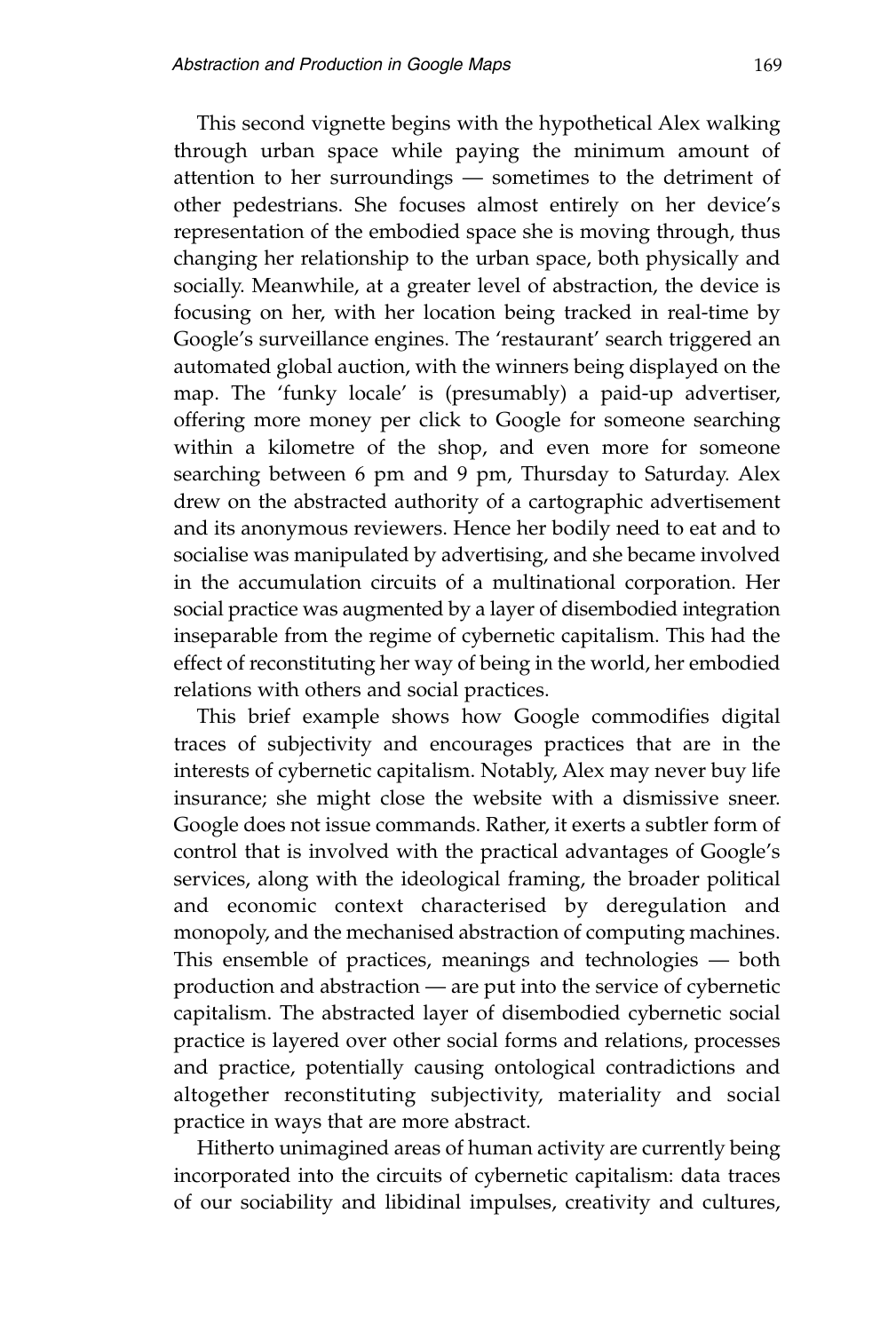expectations and disillusionment, hatreds and loneliness, attention and affection — indeed, the abstracted enclosure movement has been extended into our very souls.54 Older iterations of this process have been variously noted by people as different as Guy Debord and Theodore Adorno. 'This technological evolution must be, even more profoundly, a mutation of capitalism', stated Gilles Deleuze in a brief provocative paper called 'Postscript on the Societies of Control'.55 He observed that we are entering into a 'capitalism of a higher-order production'.<sup>56</sup> Reframing this into the terms employed in this article, I would say that cybernetic capitalism is concerned with the production of abstractions and the abstraction of production. Traces of these subjective formations are mined and recombined by abstraction apparatuses, like Google Maps, so that they can be converted into exchange values that extract profit from the commodification of subjectivity. Indeed, as Robert Heilbroner noted, '[m]uch of what is called "growth" in capitalist societies consists in this commodification of life'.57

### **Conclusion**

In this article I have only touched on a few moments of the complex life of Google Maps via considering the related processes of abstraction and production. Through drawing maps into the abstracted materiality of software and the material abstractions of hardware, Google Maps technologically augments the abstracting tendency in cartography. The processes of mechanised abstraction that computing machines enable has intensified the overarching tendency towards abstraction that has played out across capitalist modernity. The cybernetic reorganisation of capitalism since the Second World War has seen the rise of apparatuses like Google Maps, which have entered the daily lives of billions of people and begun to reconstitute their social practice on more abstract levels. The production of abstractions and abstraction of production is put into the service of cybernetic capitalism so as to grant an organisational power and project control via the structural

<sup>54</sup> Berardi, *The Soul at Work*. The 'soul' that Berardi discusses has nothing to do with 'spirit' rather it is thoroughly materialistic, 'the vital breath that converts biological matter into an animated body'.

<sup>55</sup> G. Deleuze, 'Postscript on the Societies of Control', *October*, vol. 59, 1992.

<sup>56</sup> Deleuze, 'Postscript', p. 6.

<sup>57</sup> R. Heilbroner, *The Nature and Logic of Capitalism*, New York, Norton & Company, 1985, p. 60.